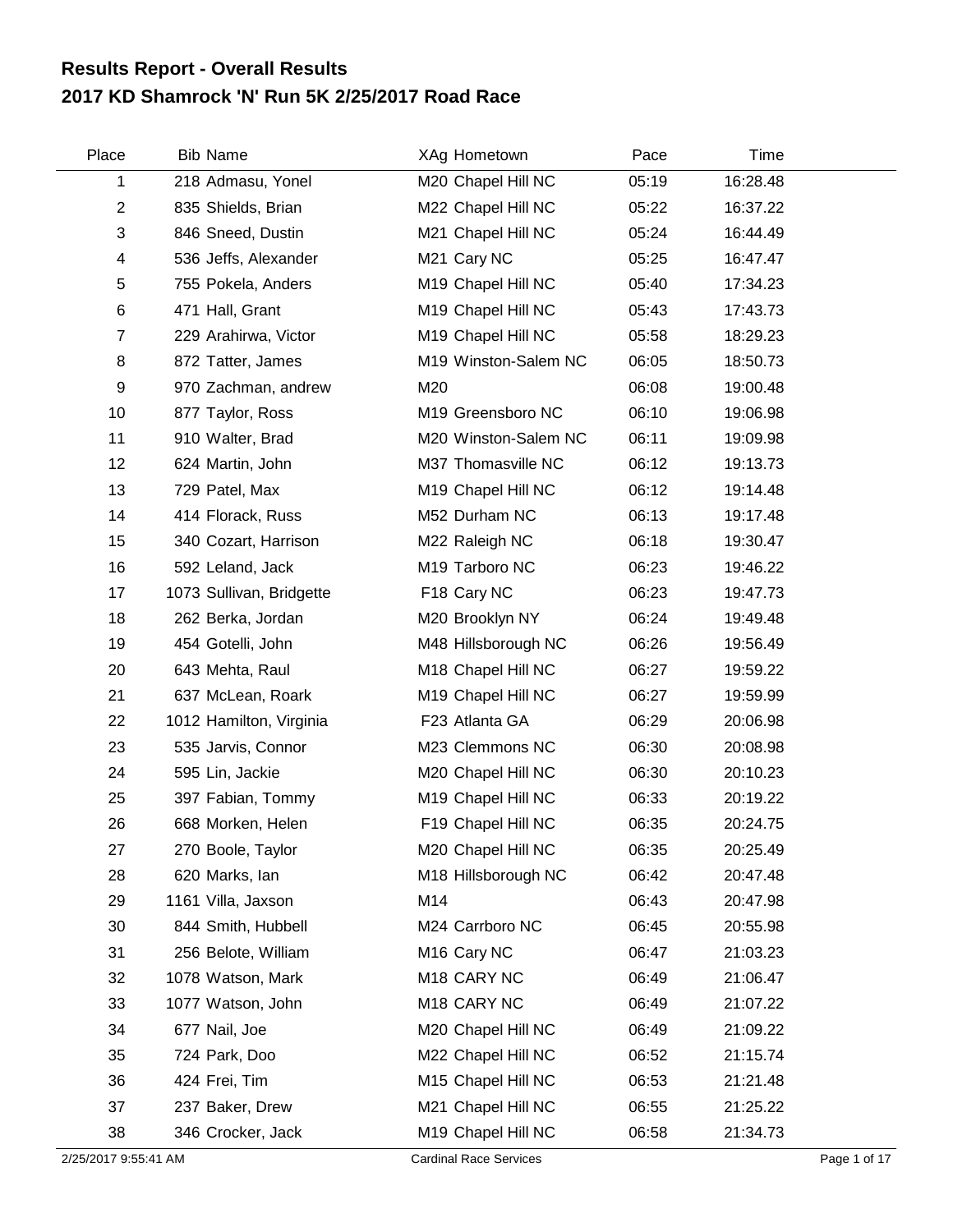| Place | <b>Bib Name</b>          | XAg Hometown               | Pace  | Time     |  |
|-------|--------------------------|----------------------------|-------|----------|--|
| 39    | 266 Blackard, Will       | M19 Charlotte NC           | 06:58 | 21:34.98 |  |
| 40    | 450 Goldenring, Kate     | F19 Chapel Hill NC         | 06:59 | 21:38.74 |  |
| 41    | 584 Lambert, Julian      | M17 Chapel Hill NC         | 06:59 | 21:40.22 |  |
| 42    | 393 Eskew, Ryan          | M18 High Point NC          | 07:03 | 21:50.24 |  |
| 43    | 562 Keough, Caroline     | F21 Fairfield CT           | 07:03 | 21:52.48 |  |
| 44    | 827 Seng, Barry          | M20 Durham NC              | 07:04 | 21:54.99 |  |
| 45    | 621 Markson, Hunter      | M21 Chapel Hill NC         | 07:09 | 22:08.49 |  |
| 46    | 869 Szymczak, Jessica    | F18 Chapel Hill NC         | 07:10 | 22:12.22 |  |
| 47    | 596 Lindsay, Annabel     | F <sub>20</sub>            | 07:10 | 22:13.98 |  |
| 48    | 594 Lennard, Millie      | F18 Chapel Hill NC         | 07:12 | 22:18.48 |  |
| 49    | 288 Burke, Kristen       | F21 greensboro NC          | 07:17 | 22:33.23 |  |
| 50    | 983 Blom, Garrett        | M21 Chapel Hill NC         | 07:18 | 22:38.23 |  |
| 51    | 498 Hicks, Eric          | M18 Chapel Hill NC         | 07:19 | 22:41.23 |  |
| 52    | 264 Bigelow, Sarah       | F20 Chapel Hill NC         | 07:19 | 22:41.73 |  |
| 53    | 866 Summerlin-Long, Jeff | M42 Chapel Hill NC         | 07:19 | 22:42.23 |  |
| 54    | 961 Wood, Steve          | M20 Chapel Hill NC         | 07:22 | 22:49.03 |  |
| 55    | 893 Troutman, Jason      | M20 Chapel Hill NC         | 07:23 | 22:53.98 |  |
| 56    | 289 Burns, Andrew        | M22 Clemson SC             | 07:24 | 22:57.48 |  |
| 57    | 1047 Philips, Stukie     | M21 Chapel Hill NC         | 07:25 | 22:58.73 |  |
| 58    | 363 Dettmer, Katy        | F19 Chapel Hill NC         | 07:25 | 22:58.74 |  |
| 59    | 1022 Kim, Isaiah         | M20 Chapel Hill NC         | 07:25 | 23:00.49 |  |
| 60    | 697 Nizich, Alex         | F21 Chapel Hill NC         | 07:26 | 23:01.23 |  |
| 61    | 851 Starr, Katie         | F21 Charlotte NC           | 07:26 | 23:01.98 |  |
| 62    | 636 McGuinness, Nick     | M22 Chapel Hill NC         | 07:26 | 23:02.73 |  |
| 63    | 1086 Alvarado, Joe       | M19                        | 07:27 | 23:05.23 |  |
| 64    | 446 Gibson, Jacqueline   | F52 Chapel Hill NC         | 07:27 | 23:05.73 |  |
| 65    | 411 Fischler Sr., Daniel | M48 Morehead City NC       | 07:29 | 23:12.73 |  |
| 66    | 806 Russo, Nick          | M22 Chapel Hill NC         | 07:30 | 23:14.48 |  |
| 67    | 386 Eckard, Caelan       | M19 Chapel Hill NC         | 07:32 | 23:20.00 |  |
| 68    | 259 Benson, Will         | M19 Chapel Hill NC         | 07:32 | 23:20.27 |  |
| 69    | 700 Noyes, Lawson        | M75 Mebane NC              | 07:32 | 23:20.48 |  |
| 70    | 902 Verwoerdt, Lathan    | M19 Winston-Salem NC       | 07:32 | 23:20.98 |  |
| 71    | 977 Balbirnie, Sean      | M22 Chapel Hill NC         | 07:33 | 23:23.17 |  |
| 72    | 600 Lloyd, Abigail       | F19 Chapel Hill NC         | 07:35 | 23:31.49 |  |
| 73    | 901 Verdi, Emma          | F18 Chapel Hill NC         | 07:35 | 23:31.72 |  |
| 74    | 667 Moody, Jack          | M <sub>18</sub> Raleigh NC | 07:36 | 23:32.98 |  |
| 75    | 1051 Powers, Patrick     | M18 Chapel Hill NC         | 07:39 | 23:42.73 |  |
| 76    | 1092 Wolf, Helena        | F <sub>19</sub>            | 07:41 | 23:48.49 |  |
| 77    | 780 Rieker, Madeline     | F18 Raleigh NC             | 07:41 | 23:48.50 |  |
| 78    | 932 White, John          | M32 Durham NC              | 07:41 | 23:48.99 |  |
| 79    | 923 weisenfeld, jonathon | M42 Hillsborough NC        | 07:41 | 23:50.48 |  |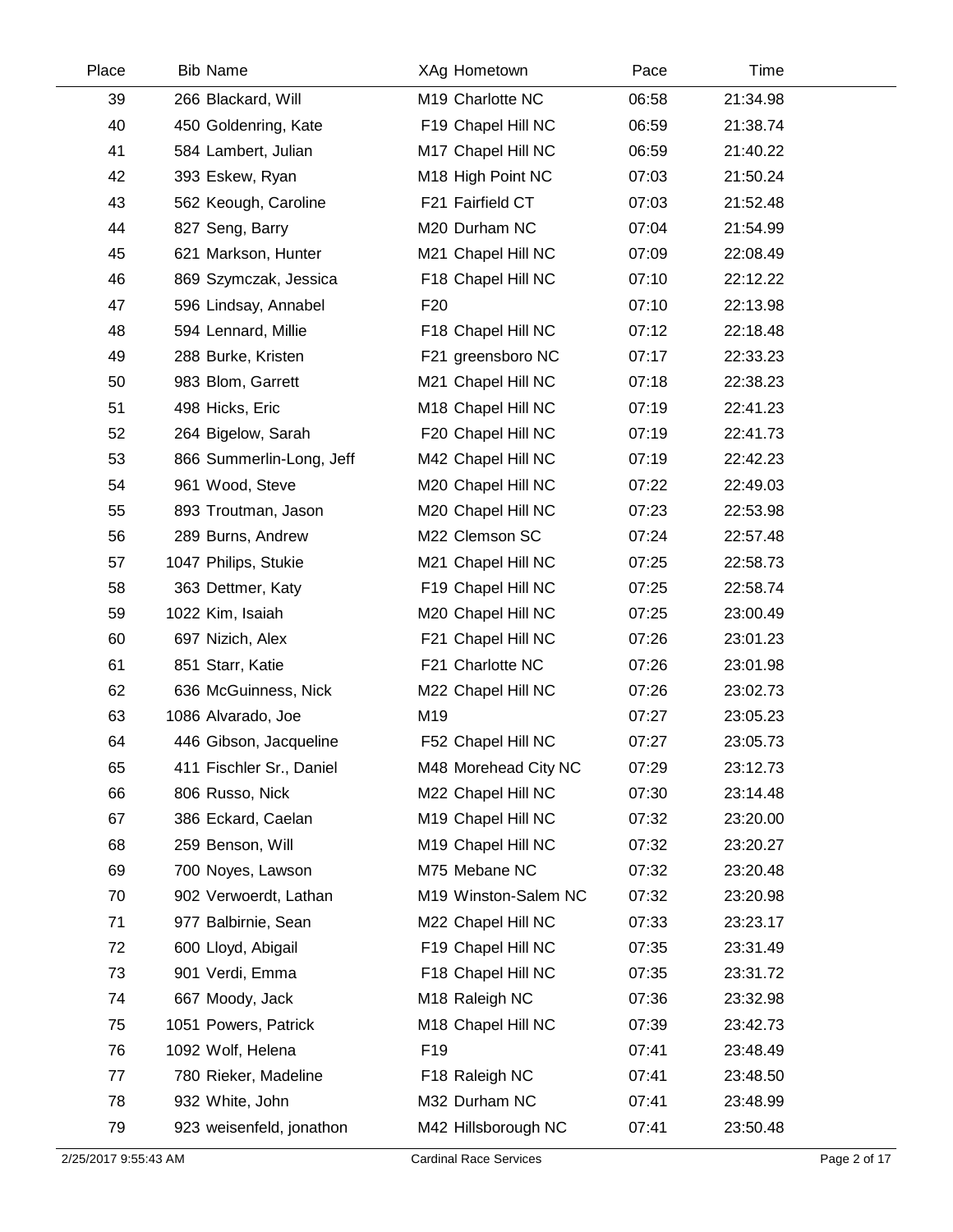| Place | <b>Bib Name</b>           | XAg Hometown         | Pace  | Time     |  |
|-------|---------------------------|----------------------|-------|----------|--|
| 80    | 502 High, Jack            | M18 Durham NC        | 07:42 | 23:53.48 |  |
| 81    | 609 MacDonald Dobbs, Anna | F32 Hillsborough NC  | 07:43 | 23:54.48 |  |
| 82    | 689 Ngo, Kim              | F21 CLINTON NC       | 07:43 | 23:56.48 |  |
| 83    | 737 Pearson, Ellie        | F20 Chapel Hill NC   | 07:44 | 23:57.22 |  |
| 84    | 402 Farrow, Dylan         | M21 Chapel Hill NC   | 07:45 | 24:01.74 |  |
| 85    | 309 Carpenter, Smith      | M19 Greensboro NC    | 07:45 | 24:02.23 |  |
| 86    | 1005 Fountain, Janie      | F22 Chapel Hill NC   | 07:46 | 24:04.24 |  |
| 87    | 459 Green, Sam            | M22 Chapel Hill NC   | 07:46 | 24:05.73 |  |
| 88    | 963 Wotus, Sarah          | F18 Chapel Hill NC   | 07:47 | 24:08.49 |  |
| 89    | 714 Ondrof, Bailey        | F20 Chapel Hill NC   | 07:49 | 24:13.99 |  |
| 90    | 539 Jenkins, Breana       | F20 Cornelius NC     | 07:49 | 24:13.99 |  |
| 91    | 1100 Easthom, Emily       | F17                  | 07:49 | 24:15.22 |  |
| 92    | 858 Stockton, Kathy       | F54 Winston-Salem NC | 07:51 | 24:19.19 |  |
| 93    | 1045 Pahel-Short, Corey   | F19 Chapel Hill NC   | 07:51 | 24:20.22 |  |
| 94    | 382 Dunham, Addison       | M19 Chapel Hill NC   | 07:51 | 24:20.23 |  |
| 95    | 774 Reddy, Rishika        | F18 CARY NC          | 07:51 | 24:20.98 |  |
| 96    | 283 Brown, Davis          | M19 Tarboro NC       | 07:51 | 24:21.48 |  |
| 97    | 626 Mathews, Hop          | M20 Chapel Hill NC   | 07:52 | 24:21.73 |  |
| 98    | 444 Gellin, Graham        | M19 Chapel Hill NC   | 07:52 | 24:23.35 |  |
| 99    | 683 Nedley, John          | M22 Chapel Hill NC   | 07:53 | 24:25.49 |  |
| 100   | 528 irvin, ted            | M56 Winston-Salem NC | 07:53 | 24:26.48 |  |
| 101   | 416 Forrest, Delaney      | F20 charlotte NC     | 07:53 | 24:26.73 |  |
| 102   | 311 Carroll, Joe          | M56 Greensboro NC    | 07:53 | 24:27.25 |  |
| 103   | 464 Grotheer, Rachel      | F19 Apex NC          | 07:54 | 24:27.97 |  |
| 104   | 917 Wehner, Joey          | M22 Raleigh NC       | 07:55 | 24:30.98 |  |
| 105   | 829 Shah, Ripal           | M36 Chapel Hill NC   | 07:55 | 24:33.98 |  |
| 106   | 428 Fuqua, Martha Stewart | F22 Atlanta GA       | 07:56 | 24:34.99 |  |
| 107   | 299 Caponigro, Emma       | F18 Chapel Hill NC   | 07:56 | 24:35.23 |  |
| 108   | 514 Holland, Marymac      | F25 Greensboro NC    | 07:56 | 24:36.74 |  |
| 109   | 973 Zinner, Mattison      | F19 Raleigh NC       | 07:57 | 24:37.23 |  |
| 110   | 815 Scheffer, Annie       | F22 Chapel Hill NC   | 07:58 | 24:41.23 |  |
| 111   | 415 Florack, Samantha     | F13 Durham NC        | 08:00 | 24:46.73 |  |
| 112   | 802 Royston, Catherine    | F20 Chapel Hill NC   | 08:00 | 24:47.25 |  |
| 113   | 267 Blazek-Guinan, Jordan | M19 Chapel Hill NC   | 08:01 | 24:49.97 |  |
| 114   | 918 Weinberg, Richard     | M69 Durham NC        | 08:02 | 24:53.73 |  |
| 115   | 1018 Hu, Ann              | F18 Charlotte NC     | 08:03 | 24:57.22 |  |
| 116   | 384 Dupree, Savannah      | F18 Apex NC          | 08:04 | 25:00.48 |  |
| 117   | 619 Marks, Elliott        | M51 Hillsborough NC  | 08:04 | 25:00.73 |  |
| 118   | 931 White, Ella           | F10 WAKE FOREST N    | 08:04 | 25:00.83 |  |
| 119   | 324 Clegg, Russ           | M52 Greensboro NC    | 08:04 | 25:01.25 |  |
| 120   | 452 Goodrich, Matt        | M23 Raleigh NC       | 08:06 | 25:07.23 |  |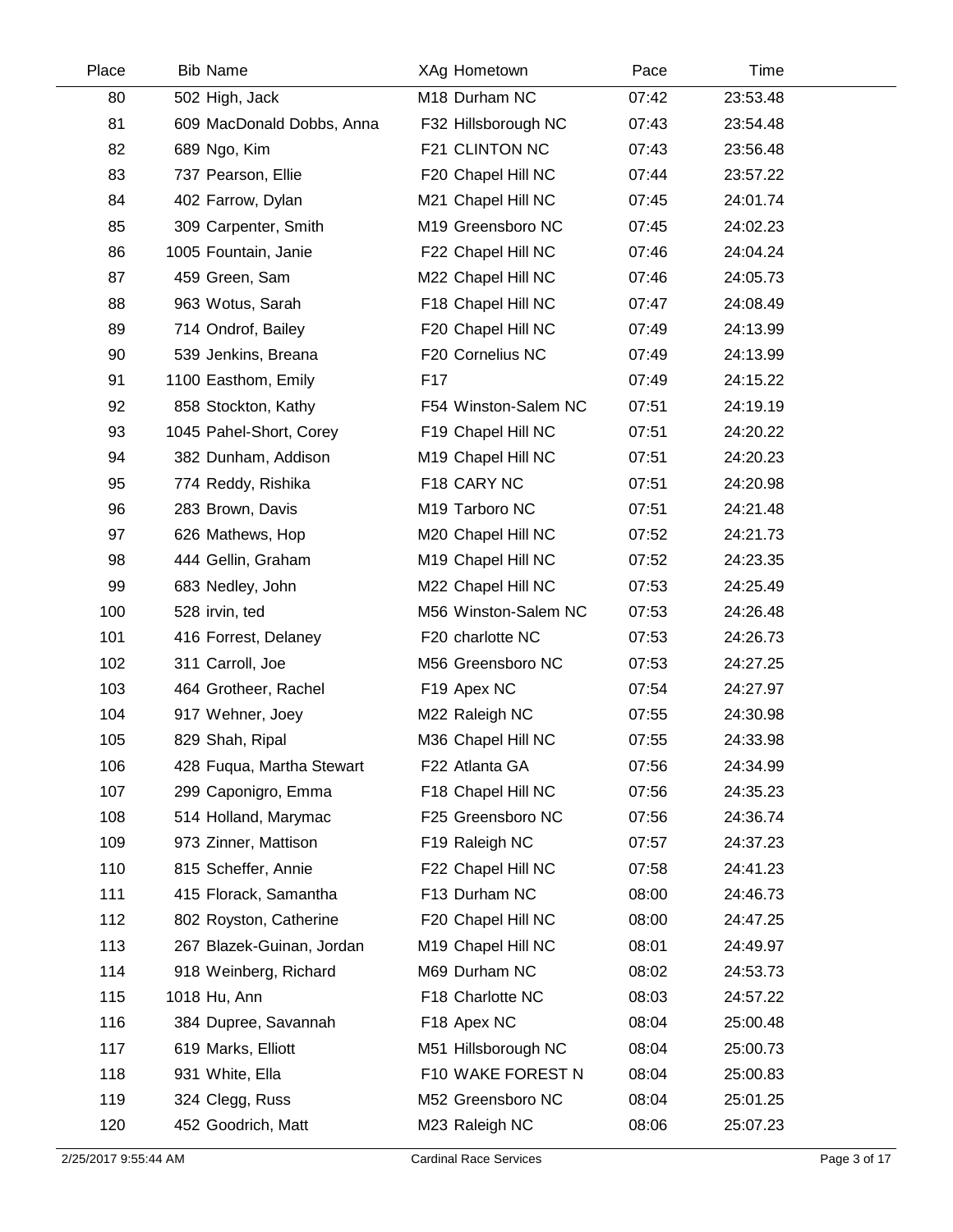| Place | <b>Bib Name</b>                 | XAg Hometown                 | Pace  | Time     |  |
|-------|---------------------------------|------------------------------|-------|----------|--|
| 121   | 1021 Jones, Tessa               | F22 Raleigh NC               | 08:06 | 25:07.73 |  |
| 122   | 345 Critser, Alec               | M <sub>18</sub> Cary NC      | 08:07 | 25:08.23 |  |
| 123   | 935 White, Susan                | F44 WAKE FOREST N            | 08:07 | 25:08.73 |  |
| 124   | 374 Drysdale, Caroline          | F22 Chapel Hill NC           | 08:07 | 25:10.73 |  |
| 125   | 230 Armstrong, Emilee           | F20 Chapel Hill NC           | 08:08 | 25:13.73 |  |
| 126   | 694 Nicolaus, Daniel            | M20 Chapel Hill NC           | 08:10 | 25:18.99 |  |
| 127   | 671 Moss, Parker                | M20 Cornelius NC             | 08:10 | 25:19.73 |  |
| 128   | 819 Schroder, Madison           | F21 Chapel Hill NC           | 08:11 | 25:22.48 |  |
| 129   | 838 Shuford, Anna               | F19 Charlotte NC             | 08:13 | 25:28.73 |  |
| 130   | 726 Parkhurst, Stewart          | F19 Chapel Hill NC           | 08:13 | 25:28.98 |  |
| 131   | 512 Holland, Dixon              | M22 Greensboro NC            | 08:14 | 25:29.99 |  |
| 132   | 862 Stuart, Kate                | F19 Chapel Hill NC           | 08:14 | 25:30.72 |  |
| 133   | 1039 Milic, Ched                | M20 Chapel Hill NC           | 08:14 | 25:31.49 |  |
| 134   | 1049 Pirozzolo, Caroline        | F20 Cary NC                  | 08:14 | 25:31.98 |  |
| 135   | 797 Rose, John                  | M14 Charlotte NC             | 08:14 | 25:31.99 |  |
| 136   | 728 Pate, Caroline              | F19 Chapel Hill NC           | 08:15 | 25:33.75 |  |
| 137   | 1093 Maynard, Lexi              | F <sub>20</sub>              | 08:15 | 25:33.98 |  |
| 138   | 279 Brisson, Cassidy            | F19 Salisbury NC             | 08:16 | 25:36.74 |  |
| 139   | 312 Carter, Allison             | F20 Chapel Hill NC           | 08:16 | 25:37.73 |  |
| 140   | 633 Mcelwee, Nathan             | M22 Statesville NC           | 08:17 | 25:41.92 |  |
| 141   | 1023 Lackey, Michael            | M22 Charlotte NC             | 08:19 | 25:46.23 |  |
| 142   | 795 Rose, Ben                   | M12 Charlotte NC             | 08:19 | 25:46.48 |  |
| 143   | 1033 McWilliams, Peter          | M22 Carrboro NC              | 08:20 | 25:49.24 |  |
| 144   | 915 Way, Alec                   | M19 Chapel Hill NC           | 08:20 | 25:49.42 |  |
| 145   | 1090 Jingozian, Jim             | M41                          | 08:22 | 25:57.49 |  |
| 146   | 647 Merendino, Katelyn          | F22 Chapel Hill NC           | 08:23 | 25:58.23 |  |
| 147   | 896 Uribe-Rheinbolt, Alessandro | M18 Chapel Hill NC           | 08:23 | 25:58.23 |  |
| 148   | 1007 Fuller, Matthew            | M49 CARY NC                  | 08:23 | 25:59.23 |  |
| 149   | 605 Luter, Stuart               | F18 Virginia Beach VA        | 08:23 | 25:59.48 |  |
| 150   | 1006 Fuller, Ameila             | F19 CARY NC                  | 08:23 | 25:59.48 |  |
| 151   | 663 Modlin, Sarah               | F19 Chapel Hill NC           | 08:23 | 25:59.74 |  |
| 152   | 627 Maxwell, Andrew             | M <sub>19</sub> Charlotte NC | 08:24 | 26:01.98 |  |
| 153   | 1087 Mendoza, Lj                | M21                          | 08:24 | 26:02.23 |  |
| 154   | 881 Thomas, Gui                 | M19 Chapel Hill NC           | 08:25 | 26:06.23 |  |
| 155   | 981 Bell, Winston               | M21 Chapel Hill NC           | 08:26 | 26:09.24 |  |
| 156   | 1099 Parker, Lily               | F16                          | 08:26 | 26:09.75 |  |
| 157   | 1037 Mead, Tyler                | M12 Chapel Hill NC           | 08:27 | 26:11.25 |  |
| 158   | 417 Fountain, Caroline          | F19 Raleigh NC               | 08:29 | 26:17.25 |  |
| 159   | 303 Caress, Lula                | F11 Chapel Hill NC           | 08:29 | 26:17.72 |  |
| 160   | 523 Hunter, Molly               | F13 Chapel Hill NC           | 08:29 | 26:17.98 |  |
| 161   | 1036 Mead, Tessa                | F9 Chapel Hill NC            | 08:29 | 26:18.97 |  |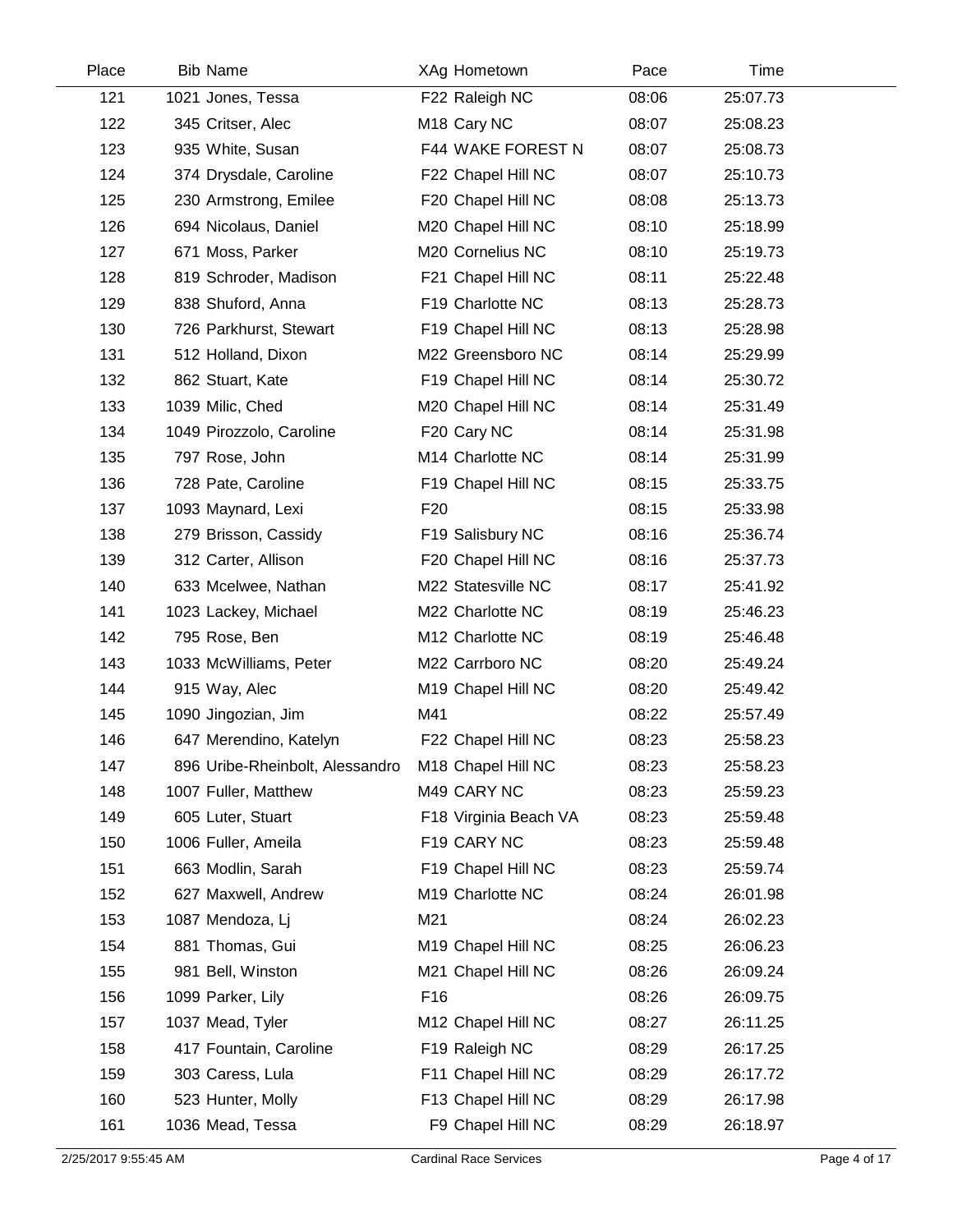| Place | <b>Bib Name</b>         | XAg Hometown         | Pace  | Time     |  |
|-------|-------------------------|----------------------|-------|----------|--|
| 162   | 845 Smith, Kristine     | F25 Raleigh NC       | 08:29 | 26:18.98 |  |
| 163   | 823 Scully, Cary        | F52 greensboro NC    | 08:29 | 26:19.23 |  |
| 164   | 607 Ma, Willa           | F19 Oak Ridge NC     | 08:31 | 26:24.99 |  |
| 165   | 887 Tidwell, Tess       | F20 Chapel Hill NC   | 08:32 | 26:25.75 |  |
| 166   | 522 Hunter, Anna        | F42 Chapel Hill NC   | 08:32 | 26:26.49 |  |
| 167   | 1034 Mead, Nicole       | F49 Chapel Hill NC   | 08:32 | 26:27.72 |  |
| 168   | 302 Caren, Neal         | M43 Chapel Hill NC   | 08:32 | 26:27.73 |  |
| 169   | 1079 Westervelt, Hannah | F22 Chapel Hill NC   | 08:32 | 26:27.74 |  |
| 170   | 356 Davis, Abby         | F22 Chapel Hill NC   | 08:33 | 26:29.99 |  |
| 171   | 1035 Mead, Russell      | M52 Chapel Hill NC   | 08:33 | 26:30.74 |  |
| 172   | 610 MacLean, Connor     | M21 Chapel Hill NC   | 08:34 | 26:34.24 |  |
| 173   | 674 Murray, Craige      | M58 Winston-Salem NC | 08:37 | 26:43.48 |  |
| 174   | 344 Creech, Tyson       | M19 Kinston NC       | 08:38 | 26:44.70 |  |
| 175   | 865 Sullivan, Mollie    | F18 Chapel Hill NC   | 08:38 | 26:45.23 |  |
| 176   | 1053 Ratcliffe, Eryn    | F22 Charlotte NC     | 08:38 | 26:45.48 |  |
| 177   | 314 Cassidy, Sasha      | F18 Chapel Hill NC   | 08:39 | 26:47.73 |  |
| 178   | 743 Peterson, Maiya     | F <sub>20</sub>      | 08:39 | 26:48.49 |  |
| 179   | 796 Rose, Emily         | F21 Charlotte NC     | 08:39 | 26:49.49 |  |
| 180   | 732 Payne, Samuel       | M32 Durham NC        | 08:39 | 26:50.23 |  |
| 181   | 317 Chesser, Susan      | F54 Durham NC        | 08:41 | 26:55.24 |  |
| 182   | 515 HOLLAND, Steve      | M55 Greensboro NC    | 08:42 | 26:57.74 |  |
| 183   | 509 Hilderbran, Maggie  | F20 Chapel Hill NC   | 08:43 | 27:02.00 |  |
| 184   | 702 Nyang'oro, Alma     | F20 Durham NC        | 08:43 | 27:02.47 |  |
| 185   | 713 O'Malley, Ryan      | M21 Charlotte NC     | 08:44 | 27:04.48 |  |
| 186   | 822 Scully, Alexis      | F21 greensboro NC    | 08:44 | 27:05.23 |  |
| 187   | 227 Anderson, Brittany  | F21 Hurdle Mills NC  | 08:45 | 27:06.73 |  |
| 188   | 907 Walker, Erika       | F29 Durham NC        | 08:47 | 27:13.48 |  |
| 189   | 873 Taylor, Ashlee      | F19 Chapel Hill NC   | 08:47 | 27:14.74 |  |
| 190   | 958 Wise, Mary          | F35 DURHAM NC        | 08:48 | 27:17.97 |  |
| 191   | 401 Farrell, Caroline   | F19 Summerfield NC   | 08:50 | 27:22.98 |  |
| 192   | 405 Ferone, Morgan      | F21 Chapel Hill NC   | 08:52 | 27:29.98 |  |
| 193   | 476 Hantzmon, Sarah     | F19 Durham NC        | 08:54 | 27:35.73 |  |
| 194   | 1162 Villa, Jasper      | M12                  | 08:56 | 27:42.24 |  |
| 195   | 253 Beatty, Gregory     | M41 Chapel Hill NC   | 08:58 | 27:46.73 |  |
| 196   | 369 Dixon, Zachary      | M20 Raleigh NC       | 08:58 | 27:48.41 |  |
| 197   | 250 Bautista, Denice    | F20 Chapel Hill NC   | 08:58 | 27:49.24 |  |
| 198   | 327 Coats, Amanda       | F22 Rocky Mount NC   | 08:59 | 27:50.24 |  |
| 199   | 389 Ehrhardt, Emma      | F19 CARY NC          | 09:00 | 27:53.23 |  |
| 200   | 1164 Villa, Jennifer    | F40                  | 09:00 | 27:53.50 |  |
| 201   | 1105 Ellington, Jack    | M20                  | 09:00 | 27:55.22 |  |
| 202   | 545 Johnson, Sydney     | F19 Chapel Hill NC   | 09:01 | 27:57.22 |  |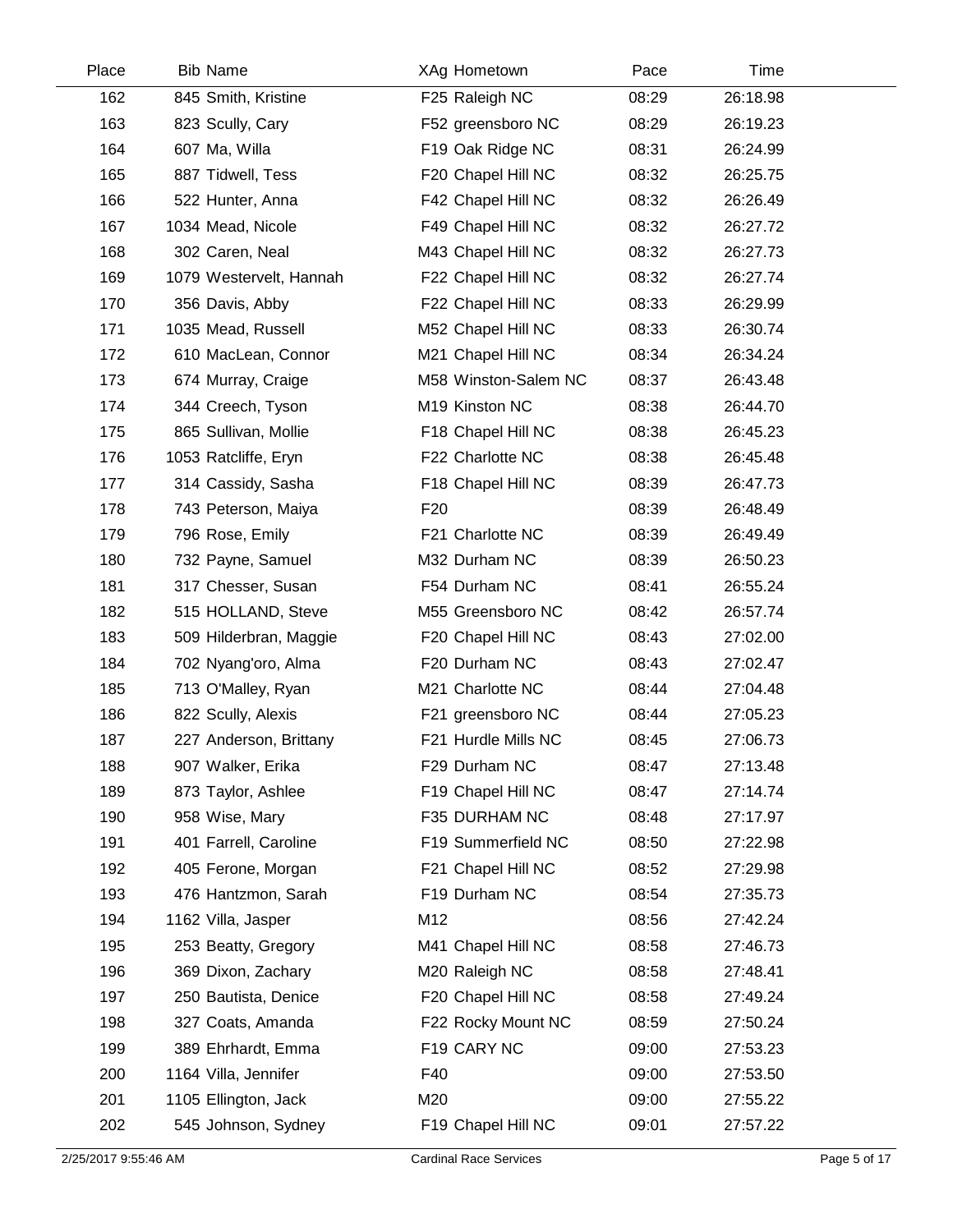| Place | <b>Bib Name</b>          | XAg Hometown           | Pace  | Time     |  |
|-------|--------------------------|------------------------|-------|----------|--|
| 203   | 986 Bowers, Lawrence     | M22 Charlottesville VA | 09:02 | 27:59.97 |  |
| 204   | 990 Bulkeley, MaryRachel | F20 Chapel Hill NC     | 09:02 | 28:00.23 |  |
| 205   | 1054 Raybon, AnnaGrace   | F20 Chapel Hill NC     | 09:02 | 28:00.99 |  |
| 206   | 280 Brogden, Elizabeth   | F18 Chapel Hill NC     | 09:03 | 28:01.98 |  |
| 207   | 254 Bedsole, Emily       | F21 Chapel Hill NC     | 09:05 | 28:08.24 |  |
| 208   | 759 Poston, Jacqueline   | F22 Chapel Hill NC     | 09:05 | 28:08.41 |  |
| 209   | 830 Shah, Rohun          | M19 Chapel Hill NC     | 09:05 | 28:09.74 |  |
| 210   | 870 Tart, Brittany       | F21 Chapel Hill NC     | 09:05 | 28:09.99 |  |
| 211   | 263 Berman, Natalie      | F19 Charlotte NC       | 09:06 | 28:12.73 |  |
| 212   | 767 Puranam, Kaushik     | M20 Chapel Hill NC     | 09:06 | 28:13.00 |  |
| 213   | 495 Herfurth, Jessica    | F21 Chapel Hill NC     | 09:06 | 28:13.25 |  |
| 214   | 500 Higgins, Sally       | F47 Charlotte NC 28209 | 09:07 | 28:15.00 |  |
| 215   | 980 Beals, Courtney      | F21 Chapel Hill NC     | 09:07 | 28:16.75 |  |
| 216   | 524 Hussey, Jim          | M31 Tarboro NC         | 09:07 | 28:16.98 |  |
| 217   | 1026 Logan, Andy         | M21 Chapel Hill NC     | 09:08 | 28:17.48 |  |
| 218   | 517 Hubacher, Helen      | F21 Chapel Hill NC     | 09:08 | 28:17.98 |  |
| 219   | 723 Pare, Kiki           | F19 Chapel Hill NC     | 09:09 | 28:22.98 |  |
| 220   | 497 Hewitt, Kate         | F17 Greensboro NC      | 09:10 | 28:24.99 |  |
| 221   | 834 Shetty, Aditya       | M20 Chapel Hill NC     | 09:10 | 28:26.01 |  |
| 222   | 278 Brewer, Erin         | F20 Chapel Hill NC     | 09:11 | 28:27.47 |  |
| 223   | 770 Raby, Elizabeth      | F21 Chapel Hill NC     | 09:11 | 28:28.48 |  |
| 224   | 434 GARCIA, LUCIO        | M44 Morrisville NC     | 09:11 | 28:28.50 |  |
| 225   | 969 Younts, Chandler     | F18 Chapel Hill NC     | 09:13 | 28:33.97 |  |
| 226   | 313 Cash, Courtney       | F20 Winston-Salem NC   | 09:13 | 28:35.73 |  |
| 227   | 1016 High, Carly         | F22 Chapel Hill NC     | 09:13 | 28:35.74 |  |
| 228   | 906 Vlahoplus, Sam       | M14 Raleigh NC         | 09:13 | 28:35.76 |  |
| 229   | 504 High, Les            | M55 Whiteville NC      | 09:14 | 28:36.49 |  |
| 230   | 576 Kokenes, Rachel      | F24 Chapel Hill NC     | 09:14 | 28:36.49 |  |
| 231   | 364 Dillard, Lillian     | F20 Chapel Hill NC     | 09:14 | 28:36.75 |  |
| 232   | 586 Laudicina, Camille   | F38 Durham NC          | 09:14 | 28:37.00 |  |
| 233   | 642 Mehta, Aakash        | M20 Holly Springs NC   | 09:14 | 28:37.24 |  |
| 234   | 580 kram, kendall        | F18 Winterville NC     | 09:14 | 28:37.98 |  |
| 235   | 425 Friedrich, Chris     | M45 Carrboro NC        | 09:14 | 28:38.48 |  |
| 236   | 391 Ellis, Caitlyn       | F22 Chapel Hill NC     | 09:15 | 28:39.21 |  |
| 237   | 548 Jones, Lisa          | F55 Raleigh NC         | 09:15 | 28:41.99 |  |
| 238   | 1017 Hinson, Matthew     | M22 Chapel Hill NC     | 09:16 | 28:42.76 |  |
| 239   | 441 Garrett, Spencer     | M22                    | 09:16 | 28:42.98 |  |
| 240   | 587 Laudicina, Kurt      | M36 Durham NC          | 09:16 | 28:44.99 |  |
| 241   | 1032 McLemore, Holden    | M23 WAKE FOREST N      | 09:19 | 28:52.23 |  |
| 242   | 252 Beasley, Caroline    | F20 Chapel Hill NC     | 09:20 | 28:54.47 |  |
| 243   | 821 Scott, Natalie       | F21 Reidsville NC      | 09:20 | 28:54.98 |  |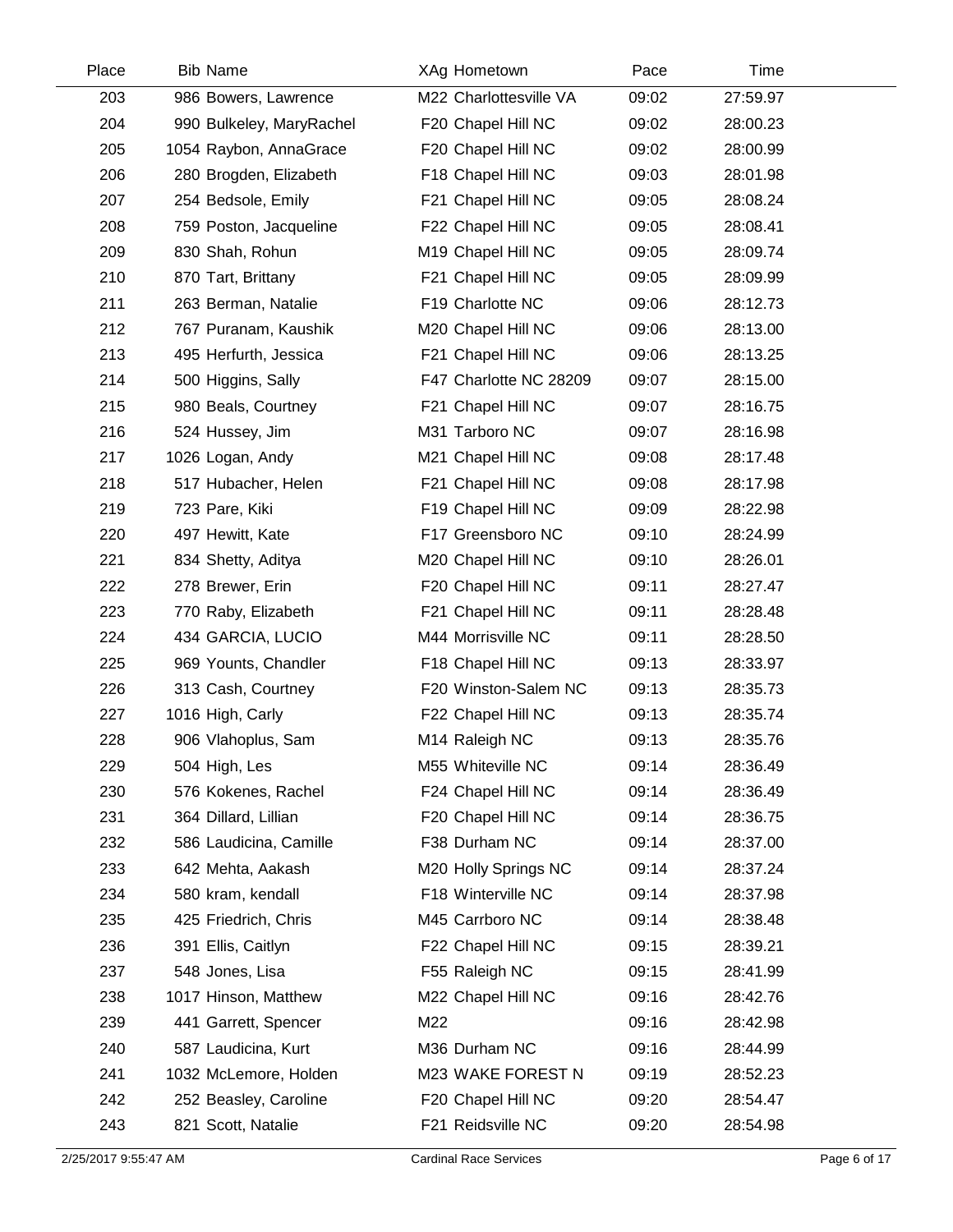| Place | <b>Bib Name</b>               | XAg Hometown         | Pace  | Time     |  |
|-------|-------------------------------|----------------------|-------|----------|--|
| 244   | 1050 Powers, Lorraine         | F51 Raleigh NC       | 09:20 | 28:56.98 |  |
| 245   | 936 White Davis, Lauren       | F29 winston-salem NC | 09:21 | 28:59.69 |  |
| 246   | 875 Taylor, Kelly             | F32 Chapel Hill NC   | 09:22 | 29:01.98 |  |
| 247   | 938 Wiggins, Hannah           | F21 Chapel Hill NC   | 09:23 | 29:03.99 |  |
| 248   | 255 Belcher, Abigail          | F19 Chapel Hill NC   | 09:25 | 29:10.98 |  |
| 249   | 978 Barbee, Joshua            | M41                  | 09:25 | 29:12.74 |  |
| 250   | 1098 Griffin, Talya           | F <sub>12</sub>      | 09:31 | 29:31.23 |  |
| 251   | 733 Pearce, Ben               | M20 Greensboro NC    | 09:32 | 29:32.48 |  |
| 252   | 466 Haake, Brandon            | M21 Chapel Hill NC   | 09:33 | 29:34.98 |  |
| 253   | 456 Grad, Katie               | F21 Charlotte NC     | 09:33 | 29:35.98 |  |
| 254   | 316 Chaves, Gracie            | F18 Chapel Hill NC   | 09:35 | 29:41.73 |  |
| 255   | 843 Smith, Eleanor            | F19 Chapel Hill NC   | 09:35 | 29:41.73 |  |
| 256   | 739 PEREL, ELLAMARIE          | F9 Hillsborough NC   | 09:35 | 29:41.98 |  |
| 257   | 959 Wood, Hollis              | F14 Dallas TX        | 09:35 | 29:43.23 |  |
| 258   | 972 Zeng, Shirley             | F20 Chapel Hill NC   | 09:36 | 29:46.99 |  |
| 259   | 760 Powers, Lexi              | F19 Chapel Hill NC   | 09:37 | 29:47.74 |  |
| 260   | 1097 Powers, Sophie           | F <sub>12</sub>      | 09:37 | 29:47.99 |  |
| 261   | 465 Gunderson, Jordan         | F21 Hurdle Mills NC  | 09:37 | 29:49.73 |  |
| 262   | 750 Pittinsky, Marc           | M19 Chapel Hill NC   | 09:38 | 29:51.49 |  |
| 263   | 653 Mikkola, Taylor           | F23 winston-salem NC | 09:39 | 29:54.26 |  |
| 264   | 665 Montague, Kelli           | F <sub>51</sub>      | 09:39 | 29:55.51 |  |
| 265   | 666 Montague, May             | F22 Chapel Hill NC   | 09:39 | 29:55.76 |  |
| 266   | 532 Jarecki, Sean             | M34 Carrboro NC      | 09:39 | 29:55.98 |  |
| 267   | 652 mikkola, john             | M53 winston-salem NC | 09:39 | 29:56.00 |  |
| 268   | 922 WEISENFELD, GRAYSON       | M10 Hillsborough NC  | 09:40 | 29:56.72 |  |
| 269   | 850 Stark, Libby              | F18                  | 09:40 | 29:57.97 |  |
| 270   | 798 Rose, Kathy               | F51 Charlotte NC     | 09:41 | 29:59.74 |  |
| 271   | 287 Burke, Katherine          | F58 greensboro NC    | 09:42 | 30:03.48 |  |
| 272   | 442 Gascoigne, Libby          | F13 Apex NC          | 09:43 | 30:06.48 |  |
| 273   | 852 Steffen, Kristen          | F47 Apex NC          | 09:43 | 30:08.00 |  |
| 274   | 707 O'Han, Kim                | F50 RALEIGH NC       | 09:43 | 30:08.50 |  |
| 275   | 1003 Fein, Debbie             | F53 Chapel Hill NC   | 09:44 | 30:09.24 |  |
| 276   | 951 Wilson, Ellie             | F19 Chapel Hill NC   | 09:44 | 30:10.48 |  |
| 277   | 894 Tuggle, Mary              | F22 Chapel Hill NC   | 09:44 | 30:10.49 |  |
| 278   | 480 Harris, Nat               | M20 Chapel Hill NC   | 09:44 | 30:10.49 |  |
| 279   | 281 Brogden, Mary Claire      | F22 Greensboro NC    | 09:44 | 30:10.51 |  |
| 280   | 221 Alexander, Ann McAllister | F14 Chapel Hill NC   | 09:45 | 30:12.23 |  |
| 281   | 513 Holland, Leslie           | F55 Greensboro NC    | 09:45 | 30:12.50 |  |
| 282   | 820 Scott, Erin               | F22 Reidsville NC    | 09:45 | 30:13.23 |  |
| 283   | 242 Barkley, Allyson          | F21 Chapel Hill NC   | 09:45 | 30:14.49 |  |
| 284   | 1067 Sedberry, Trey           | M19 High Point NC    | 09:47 | 30:19.99 |  |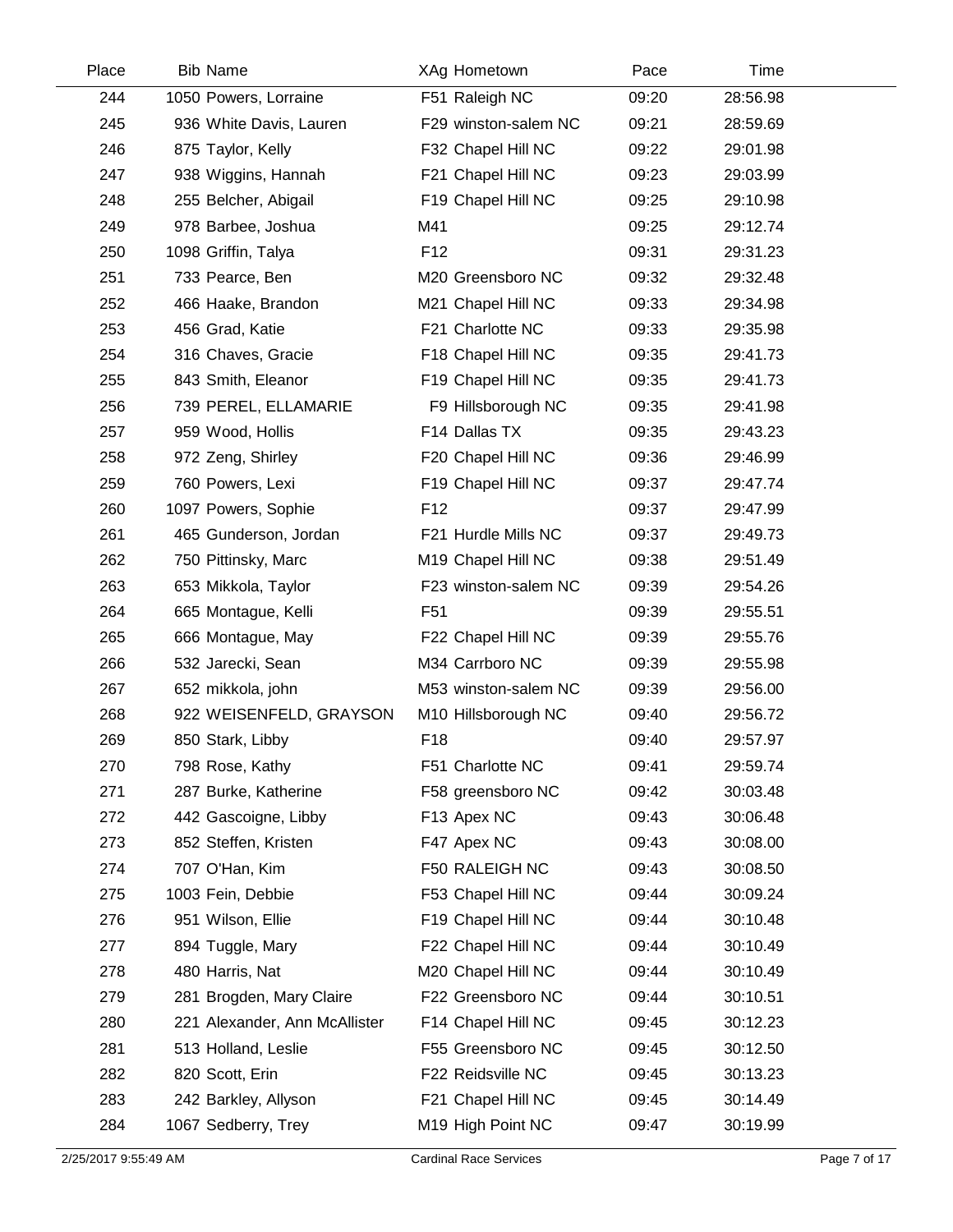| Place | <b>Bib Name</b>          | XAg Hometown           | Pace  | Time     |  |
|-------|--------------------------|------------------------|-------|----------|--|
| 285   | 1066 Sedberry, Jeannie   | F48 High Point NC      | 09:48 | 30:21.49 |  |
| 286   | 591 Leganza, Alicia      | F31 Durham NC          | 09:48 | 30:23.10 |  |
| 287   | 1020 Jimenez, Leah       | F22 Ponte Vedra Beach  | 09:49 | 30:24.98 |  |
| 288   | 474 Hamby, Victoria      | F22 Chapel Hill NC     | 09:49 | 30:25.23 |  |
| 289   | 1074 Talford, Elise      | F12 Durham NC          | 09:49 | 30:27.23 |  |
| 290   | 641 McMullan, Mary Meade | F24 Raleigh NC         | 09:51 | 30:33.49 |  |
| 291   | 912 Wangerin, Amy        | F19 Jacksonville NC    | 09:53 | 30:37.23 |  |
| 292   | 913 Wangerin, Steve      | M52 Jacksonville NC    | 09:53 | 30:37.98 |  |
| 293   | 734 Pearce, Ed           | M55 Greensboro NC      | 09:53 | 30:39.01 |  |
| 294   | 1052 Prowse, Nicole      | F18 Saratoga CA        | 09:53 | 30:39.47 |  |
| 295   | 365 Dismuke, Hannah      | F20 Chapel Hill NC     | 09:54 | 30:39.98 |  |
| 296   | 359 Davis, Jake          | M33 winston-salem NC   | 09:54 | 30:40.51 |  |
| 297   | 1000 Drake, Abbie        | F19 Farmville NC       | 09:55 | 30:43.48 |  |
| 298   | 1040 Miseo, Natalie      | F20 Mendham NJ         | 09:55 | 30:43.49 |  |
| 299   | 1038 Michot, Brian       | M49 Raleigh NC         | 09:56 | 30:47.99 |  |
| 300   | 430 FURST, SYLVIA        | F50 Chapel Hill NC     | 09:56 | 30:48.25 |  |
| 301   | 549 Jones, Mindy         | F57 Charlotte NC       | 09:56 | 30:48.99 |  |
| 302   | 676 Mylls, Kristine      | F47 nashville TN       | 09:56 | 30:48.99 |  |
| 303   | 606 Lynch, Kelly         | F27 Chapel Hill NC     | 09:57 | 30:49.99 |  |
| 304   | 644 Meier, Hayley        | F21 Chapel Hill NC     | 09:58 | 30:54.74 |  |
| 305   | 635 McGowan, Morgan      | F22 Chapel Hill NC     | 09:59 | 30:56.98 |  |
| 306   | 758 Poole, Sarah         | F23 Charlottesville VA | 09:59 | 30:56.98 |  |
| 307   | 306 carmody, karen       | <b>f46 DURHAM NC</b>   | 10:00 | 30:58.48 |  |
| 308   | 769 Quinn, Carla         | F20 Chapel Hill NC     | 10:01 | 31:04.23 |  |
| 309   | 272 Bottini, Vittorio    | M21 Chapel Hill NC     | 10:02 | 31:04.98 |  |
| 310   | 339 Cox, Claudia         | F22 Chapel Hill NC     | 10:03 | 31:08.49 |  |
| 311   | 754 Pogson, Maddie       | F21 Chapel Hill NC     | 10:03 | 31:08.74 |  |
| 312   | 571 Knapp, Jen           | F49 greensboro NC      | 10:03 | 31:10.23 |  |
| 313   | 1071 Stewart, Rosie      | F21                    | 10:03 | 31:10.47 |  |
| 314   | 625 Martinez, Anna       | F18 Waxhaw NC          | 10:04 | 31:11.48 |  |
| 315   | 998 DiGiovanni, Joey     | M18 Charlotte NC       | 10:04 | 31:11.97 |  |
| 316   | 553 Judd, Kamryn         | F17 Durham NC          | 10:05 | 31:16.48 |  |
| 317   | 449 Girmay, Genet        | F21 Chapel Hill NC     | 10:05 | 31:16.74 |  |
| 318   | 948 Willis, Britt        | F21 Charlotte NC       | 10:06 | 31:17.73 |  |
| 319   | 370 Dodd, Jo anne        | F <sub>20</sub>        | 10:06 | 31:17.99 |  |
| 320   | 485 Hazel, Kirby         | F21 Chapel Hill NC     | 10:06 | 31:18.23 |  |
| 321   | 550 Jones, Seren         | F21 Chapel Hill NC     | 10:06 | 31:18.24 |  |
| 322   | 490 Helton, Sareena      | F28 Durham NC          | 10:07 | 31:21.79 |  |
| 323   | 590 Lee, Erika           | F19 Cary NC            | 10:07 | 31:22.72 |  |
| 324   | 602 Long, Patricia       | F18 Chapel Hill NC     | 10:08 | 31:24.07 |  |
| 325   | 1062 Russler, Lizzie     | F18 Chapel Hill NC     | 10:10 | 31:31.31 |  |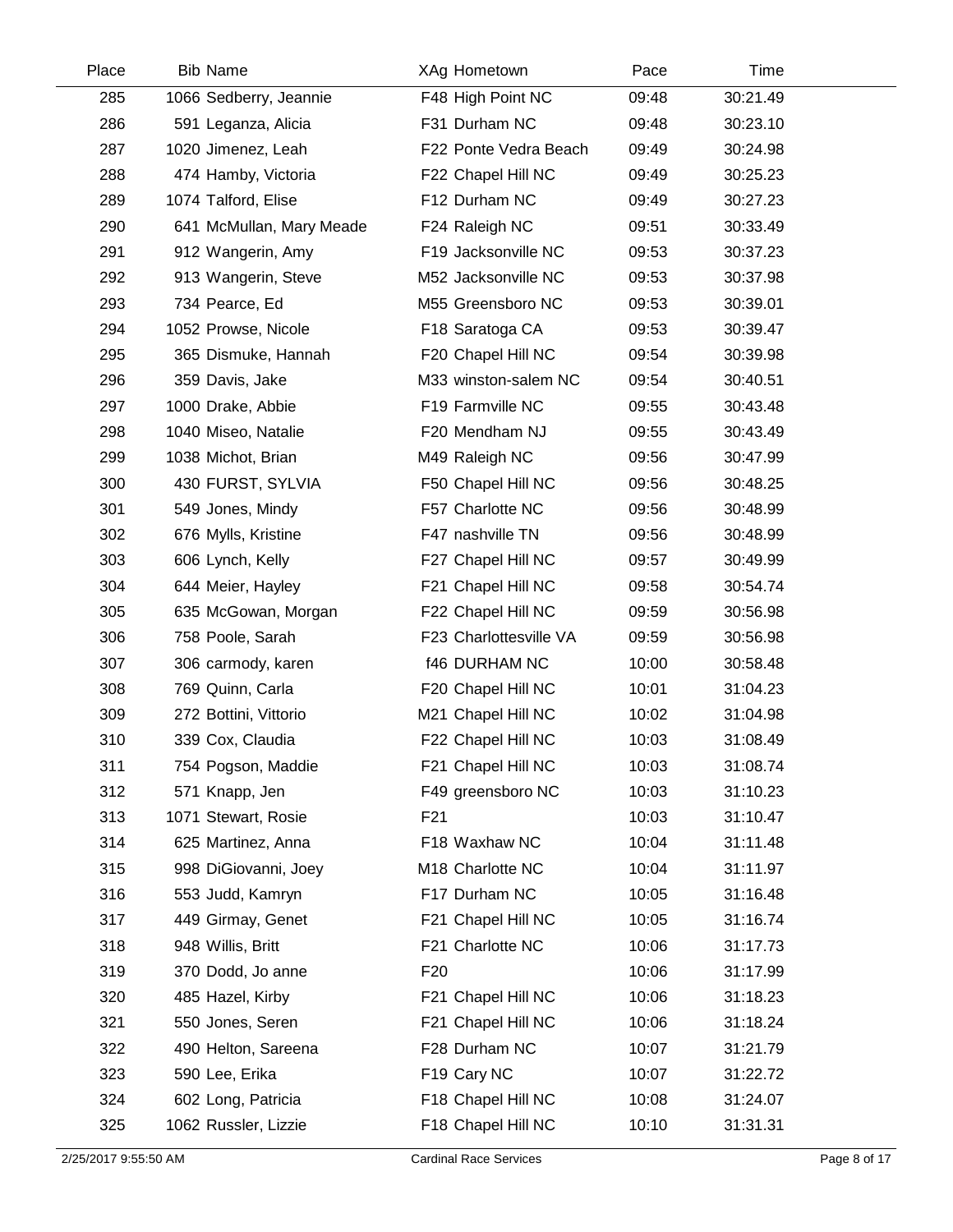| Place | <b>Bib Name</b>         | XAg Hometown         | Pace  | Time     |  |
|-------|-------------------------|----------------------|-------|----------|--|
| 326   | 387 Edge, Ashton        | F18 Chapel Hill NC   | 10:10 | 31:31.57 |  |
| 327   | 388 Edge, Emma Caroline | F19 Chapel Hill NC   | 10:10 | 31:32.07 |  |
| 328   | 1101 McNeil, Bailey     | F <sub>19</sub>      | 10:10 | 31:32.31 |  |
| 329   | 777 Richardson, Erica   | F20 Hurdle Mills NC  | 10:11 | 31:32.81 |  |
| 330   | 941 Williams, Branna    | F26 Carrboro NC      | 10:11 | 31:35.55 |  |
| 331   | 618 Marchant, Susan     | F53 Charlotte NC     | 10:13 | 31:39.06 |  |
| 332   | 828 Serafen, Elizabeth  | F19 Atlanta GA       | 10:13 | 31:40.32 |  |
| 333   | 944 Williams, Martha    | F52 Greenville NC    | 10:14 | 31:43.83 |  |
| 334   | 613 Mann, Betsy         | F21 Winston-Salem NC | 10:14 | 31:44.57 |  |
| 335   | 505 High, Martha        | F51 Edenton NC       | 10:18 | 31:56.81 |  |
| 336   | 1041 Morgan, Anna       | F19 Raleigh NC       | 10:19 | 31:59.07 |  |
| 337   | 979 Barth, Courtney     | F19 RALEIGH NC       | 10:19 | 31:59.81 |  |
| 338   | 381 Duffy, Scott        | M60 Charlotte NC     | 10:20 | 32:02.62 |  |
| 339   | 949 Willis, Chris       | M56 Charlotte NC     | 10:20 | 32:02.83 |  |
| 340   | 379 Duffy, Genevieve    | F22 Charlotte NC     | 10:20 | 32:03.06 |  |
| 341   | 546 Jones, Jeffrey      | M54 wilson NC        | 10:22 | 32:09.07 |  |
| 342   | 273 Boyer, Katie        | F19 Chapel Hill NC   | 10:23 | 32:11.07 |  |
| 343   | 933 White, Maddie       | F19 Alexandria VA    | 10:25 | 32:16.32 |  |
| 344   | 884 Thompson, Lauren    | F17 DURHAM NC        | 10:25 | 32:16.56 |  |
| 345   | 285 Bucci, Ellie        | F31                  | 10:27 | 32:23.81 |  |
| 346   | 372 drees, rachel       | F50 Charlotte NC     | 10:27 | 32:24.56 |  |
| 347   | 882 Thompson, Alex      | M21 DURHAM NC        | 10:28 | 32:26.55 |  |
| 348   | 593 Leland, June        | F54 Tarboro NC       | 10:28 | 32:27.07 |  |
| 349   | 883 Thompson, Jennifer  | F50 DURHAM NC        | 10:28 | 32:27.82 |  |
| 350   | 533 Jarrard, Mary Bess  | F58 athens GA        | 10:29 | 32:30.81 |  |
| 351   | 451 Gonzales, Estefania | F22 Morrisville NC   | 10:33 | 32:40.81 |  |
| 352   | 403 Fedora, Christi     | F51 Chapel Hill NC   | 10:33 | 32:42.06 |  |
| 353   | 329 Cole, Geoffrey      | M60 athens GA        | 10:36 | 32:51.32 |  |
| 354   | 275 Branch, Meredith    | F20 Chapel Hill NC   | 10:38 | 32:56.32 |  |
| 355   | 348 Crumpton, Lizzy     | F16 Raleigh NC       | 10:38 | 32:56.57 |  |
| 356   | 260 Bentley, Arden      | F19 Chapel Hill NC   | 10:38 | 32:57.55 |  |
| 357   | 993 Cunningham, Alyssa  | F19 Chapel Hill NC   | 10:40 | 33:05.08 |  |
| 358   | 1163 Villa, Jaime       | M10                  | 10:40 | 33:05.32 |  |
| 359   | 784 Rivera, Kaeli       | F19 Chapel Hill NC   | 10:43 | 33:13.80 |  |
| 360   | 601 Long, Elizabeth     | F18 Chapel Hill NC   | 10:43 | 33:14.56 |  |
| 361   | 582 Kram, Riley         | F15 Winterville NC   | 10:47 | 33:25.55 |  |
| 362   | 805 Russell, Seamus     | M40 Morrisville NC   | 10:48 | 33:30.24 |  |
| 363   | 661 mitchell, don       | M72 Greensboro NC    | 10:49 | 33:30.57 |  |
| 364   | 831 Shah, Sonam         | F21 Chapel Hill NC   | 10:51 | 33:38.05 |  |
| 365   | 233 Badanes, Lara       | F41 Raleigh NC       | 10:53 | 33:43.06 |  |
| 366   | 1028 Manning, Lucy      | F22 Chapel Hill NC   | 10:54 | 33:46.06 |  |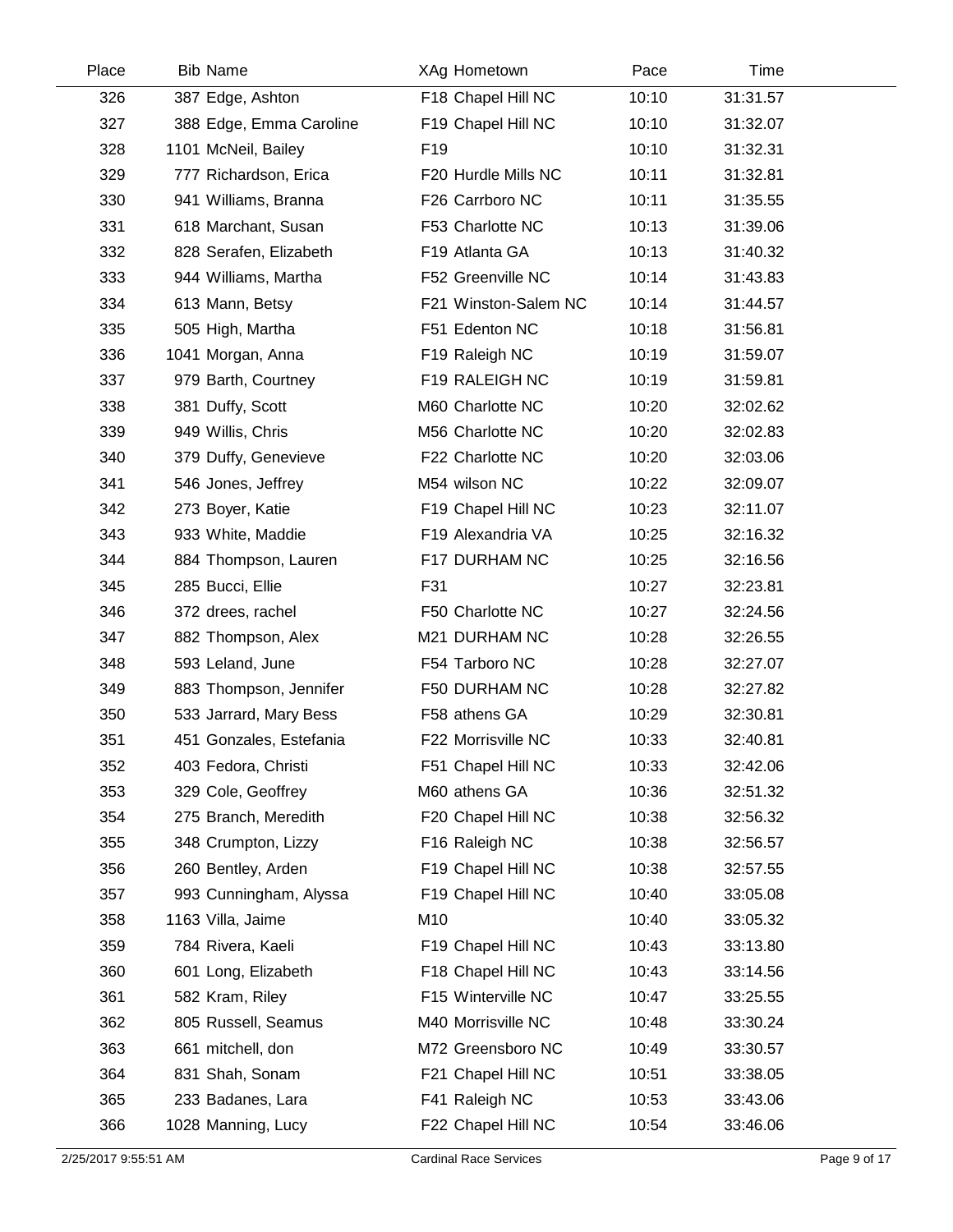| Place | <b>Bib Name</b>            | XAg Hometown           | Pace  | Time     |  |
|-------|----------------------------|------------------------|-------|----------|--|
| 367   | 826 Sefler, Megan          | F20 Cary NC            | 10:56 | 33:53.56 |  |
| 368   | 235 Bahethi, Rohini        | F21 Chapel Hill NC     | 10:57 | 33:55.55 |  |
| 369   | 928 White, Cassie          | F20 Chapel Hill NC     | 10:57 | 33:56.57 |  |
| 370   | 335 Condrey, Kylin         | F19 Chapel Hill NC     | 10:57 | 33:57.06 |  |
| 371   | 811 Saffer, Kally          | F19 Winston Salem NC   | 10:57 | 33:57.32 |  |
| 372   | 670 Morrison, St. Clair    | F18 Chapel Hill NC     | 10:57 | 33:57.81 |  |
| 373   | 982 Black, Lilly           | F20 BURLINGTON NC      | 10:57 | 33:57.81 |  |
| 374   | 243 Barkley, Carolyn       | F51 Charlottesville VA | 10:58 | 33:59.55 |  |
| 375   | 521 Hughes, Tammy          | F41 Haw River NC       | 11:03 | 34:15.80 |  |
| 376   | 903 Vlahoplus, Chris       | M54 Raleigh NC         | 11:04 | 34:17.84 |  |
| 377   | 904 Vlahoplus, Mary-Perrin | F51 Raleigh NC         | 11:04 | 34:18.06 |  |
| 378   | 964 Wright, Grace          | F12 Durham NC          | 11:04 | 34:18.07 |  |
| 379   | 1091 Talford, William      | M45                    | 11:04 | 34:19.06 |  |
| 380   | 740 PEREL, ERIK            | M41 Hillsborough NC    | 11:07 | 34:28.82 |  |
| 381   | 988 broyles, brad          | M51 Raleigh NC         | 11:08 | 34:31.31 |  |
| 382   | 506 High, Molly            | F21 Edenton NC         | 11:11 | 34:39.81 |  |
| 383   | 1061 Rouse, Mary Campbell  | F22 Raleigh NC         | 11:11 | 34:40.07 |  |
| 384   | 222 Alexander, Tabtiha     | F51 Chapel Hill NC     | 11:12 | 34:42.31 |  |
| 385   | 1106 Jeifa, Gaby           | F <sub>19</sub>        | 11:12 | 34:43.06 |  |
| 386   | 325 Clemens, Maggie        | F18 Moreland Hills OH  | 11:12 | 34:44.08 |  |
| 387   | 984 Bobo, Jordyn           | F18 Charlotte NC       | 11:12 | 34:44.31 |  |
| 388   | 695 Nieri, Bella           | F12 Durham NC          | 11:17 | 34:59.07 |  |
| 389   | 390 Eldridge, Rachel       | F20 Chapel Hill NC     | 11:17 | 34:59.58 |  |
| 390   | 573 Knowles, Libby         | F20 Chapel Hill NC     | 11:18 | 35:00.31 |  |
| 391   | 563 Key, Elizabeth         | F24 Durham NC          | 11:20 | 35:07.31 |  |
| 392   | 771 Raczka, Mary Kate      | F19 Cary NC            | 11:20 | 35:07.32 |  |
| 393   | 1102 Crab, Mary Margaret   | F <sub>20</sub>        | 11:20 | 35:07.57 |  |
| 394   | 241 BARKER, MARY ELLEN     | F55 Morehead City NC   | 11:21 | 35:11.55 |  |
| 395   | 762 Pratt, Miranda         | F19 Chapel Hill NC     | 11:23 | 35:17.56 |  |
| 396   | 1010 Haake, Carol Ann      | F49 Chapel Hill NC     | 11:25 | 35:23.81 |  |
| 397   | 231 Atkins, Jody           | M45 Durham NC          | 11:26 | 35:26.56 |  |
| 398   | 782 Rigolini, Caitlin      | F20 Chapel Hill NC     | 11:26 | 35:28.06 |  |
| 399   | 552 Joyner, Caroline       | F20 Chapel Hill NC     | 11:29 | 35:36.31 |  |
| 400   | 837 Shriver, Katharine     | F19 Morrisville NC     | 11:29 | 35:36.31 |  |
| 401   | 953 Winn, Katie            | F29 Carrboro NC        | 11:30 | 35:38.08 |  |
| 402   | 849 Stafford, Grace        | F20 Chapel Hill NC     | 11:30 | 35:38.59 |  |
| 403   | 1103 Dodson, Leah          | F35                    | 11:30 | 35:39.30 |  |
| 404   | 997 Demos, Catherine       | F19 Charlotte NC       | 11:30 | 35:40.31 |  |
| 405   | 800 Roth, Jenny            | F29 Apex NC            | 11:31 | 35:42.09 |  |
| 406   | 511 Hoffmeister, Courtney  | F20 Chapel Hill NC     | 11:32 | 35:46.31 |  |
| 407   | 518 Huben, Amanda          | F20 Chapel Hill NC     | 11:32 | 35:46.57 |  |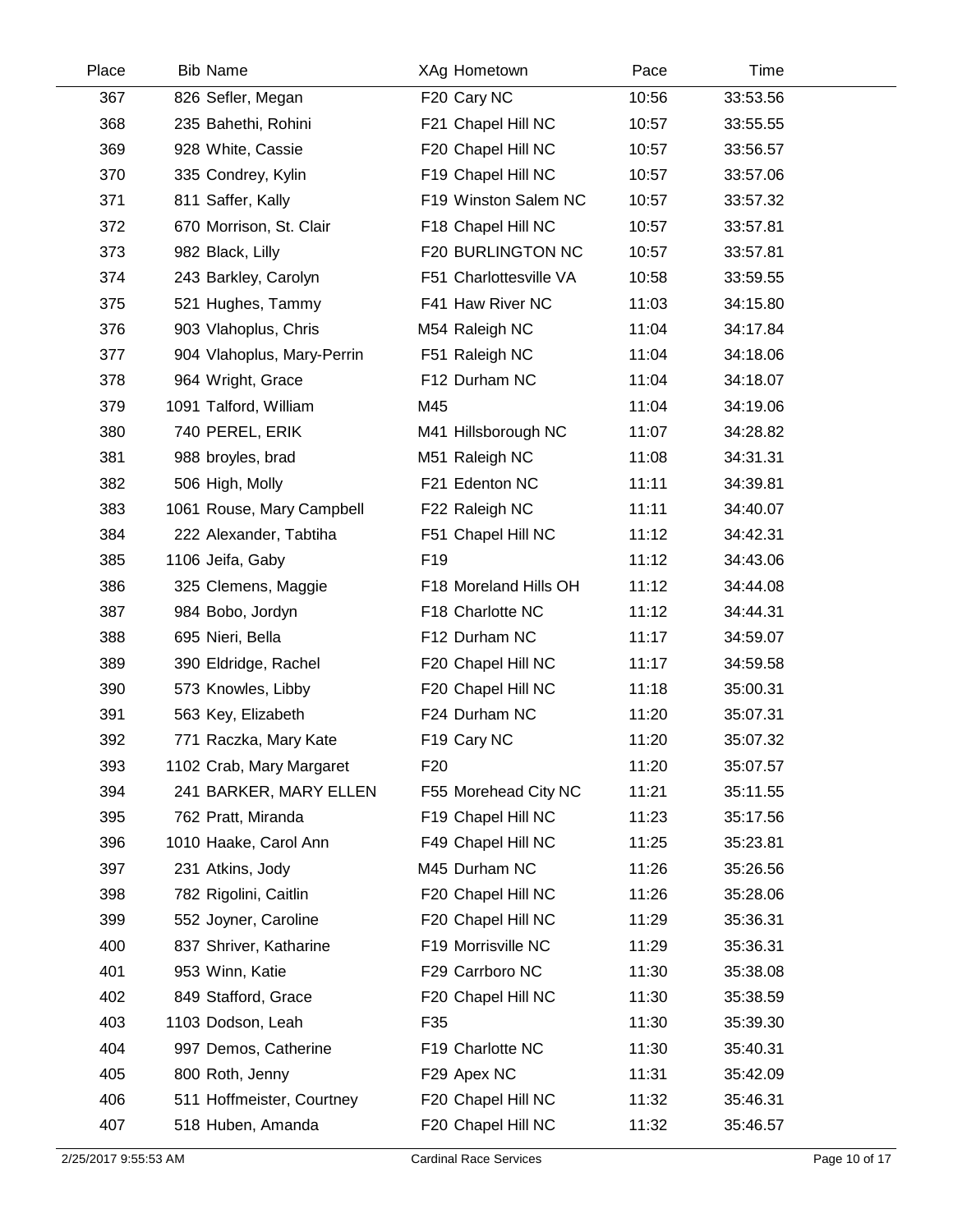| Place | <b>Bib Name</b>         | XAg Hometown         | Pace  | Time     |  |
|-------|-------------------------|----------------------|-------|----------|--|
| 408   | 330 Coleman, Peyton     | F20 Wilmington NC    | 11:36 | 35:57.31 |  |
| 409   | 1082 Williams, Scott    | M54 Chapel Hill NC   | 11:40 | 36:09.31 |  |
| 410   | 564 kifner, hadley      | F38 Chapel Hill NC   | 11:43 | 36:18.31 |  |
| 411   | 749 Pinkard, Ashley     | F40 Chapel Hill NC   | 11:43 | 36:18.82 |  |
| 412   | 921 Weisenfeld, Elliott | F7 Hillsborough NC   | 11:43 | 36:19.56 |  |
| 413   | 686 Newman, Holden      | M6 Durham NC         | 11:50 | 36:42.10 |  |
| 414   | 864 Sullivan, Kelly     | F41 Durham NC        | 11:51 | 36:43.05 |  |
| 415   | 832 Shannon, Brittany   | F25 Chapel Hill NC   | 11:51 | 36:43.56 |  |
| 416   | 682 Nechyba, Thomas     | M48 DURHAM NC        | 11:53 | 36:49.81 |  |
| 417   | 681 Nechyba, Jenny      | F15 DURHAM NC        | 11:53 | 36:51.56 |  |
| 418   | 916 Weddington, Anna    | F21 Chapel Hill NC   | 11:57 | 37:01.55 |  |
| 419   | 293 Burris, Rich        | M21 Chapel Hill NC   | 11:58 | 37:05.56 |  |
| 420   | 992 Corona, Kayla       | F22 New Bern NC      | 12:00 | 37:13.06 |  |
| 421   | 409 Firnhaber, Julia    | F18 Raleigh NC       | 12:03 | 37:22.81 |  |
| 422   | 301 Carbone, Carly      | F19 Cary NC          | 12:04 | 37:24.06 |  |
| 423   | 554 Judd, Polly         | F42 Durham NC        | 12:06 | 37:29.82 |  |
| 424   | 350 d'amico, lisa       | <b>f54 DURHAM NC</b> | 12:06 | 37:30.80 |  |
| 425   | 746 Pharr, Sarah        | F32 Durham NC        | 12:08 | 37:37.57 |  |
| 426   | 1058 Roper, Sylvia      | F20 Chapel Hill NC   | 12:12 | 37:48.07 |  |
| 427   | 1048 Picariello, Amy    | F36 Raleigh NC       | 12:16 | 38:02.55 |  |
| 428   | 1064 Sciere, Stephen    | M45 Durham NC        | 12:17 | 38:03.56 |  |
| 429   | 812 Sale, Anna          | F20 Chapel Hill NC   | 12:17 | 38:04.82 |  |
| 430   | 987 Brame, Megan        | F29 Durham NC        | 12:17 | 38:04.83 |  |
| 431   | 651 mikkola, ginny      | F54 winston-salem NC | 12:19 | 38:11.31 |  |
| 432   | 337 Conway, Shawen      | F19 Chapel Hill NC   | 12:19 | 38:11.81 |  |
| 433   | 971 Zanzot, Julia       | F18 Huntersville NC  | 12:20 | 38:15.18 |  |
| 434   | 353 Darida, Avery       | F18 King NC          | 12:27 | 38:35.82 |  |
| 435   | 519 Huffman, Cee Cee    | F19 Chapel Hill NC   | 12:27 | 38:36.06 |  |
| 436   | 1068 Shah, Smruti       | F34 Chapel Hill NC   | 12:30 | 38:46.05 |  |
| 437   | 1027 Ludlam, Taylor     | F37 Chapel Hill NC   | 12:30 | 38:46.07 |  |
| 438   | 790 Rolader, Emma       | F19 Chapel Hill NC   | 12:34 | 38:57.87 |  |
| 439   | 975 Adams, Shelby       | F12 Durham NC        | 12:37 | 39:05.56 |  |
| 440   | 1004 Foreman, Joshua    | M21 Durham NC        | 12:37 | 39:05.81 |  |
| 441   | 507 High, William       | M18 Edenton NC       | 12:41 | 39:20.31 |  |
| 442   | 410 Fischler, Daniel    | M18 Morehead City NC | 12:41 | 39:20.32 |  |
| 443   | 678 Nandi, Kriti        | F20 Chapel Hill NC   | 12:43 | 39:23.81 |  |
| 444   | 566 King, Kayla         | F21 Raleigh NC       | 12:45 | 39:32.06 |  |
| 445   | 445 Gibbs, Lora         | F38 Durham NC        | 12:45 | 39:32.06 |  |
| 446   | 579 Kram, Kari          | F48 Greenville NC    | 12:45 | 39:32.81 |  |
| 447   | 341 Cram, Gary          | M51 greensboro NC    | 12:48 | 39:41.31 |  |
| 448   | 342 Cram, Megan         | F21 greensboro NC    | 12:48 | 39:41.56 |  |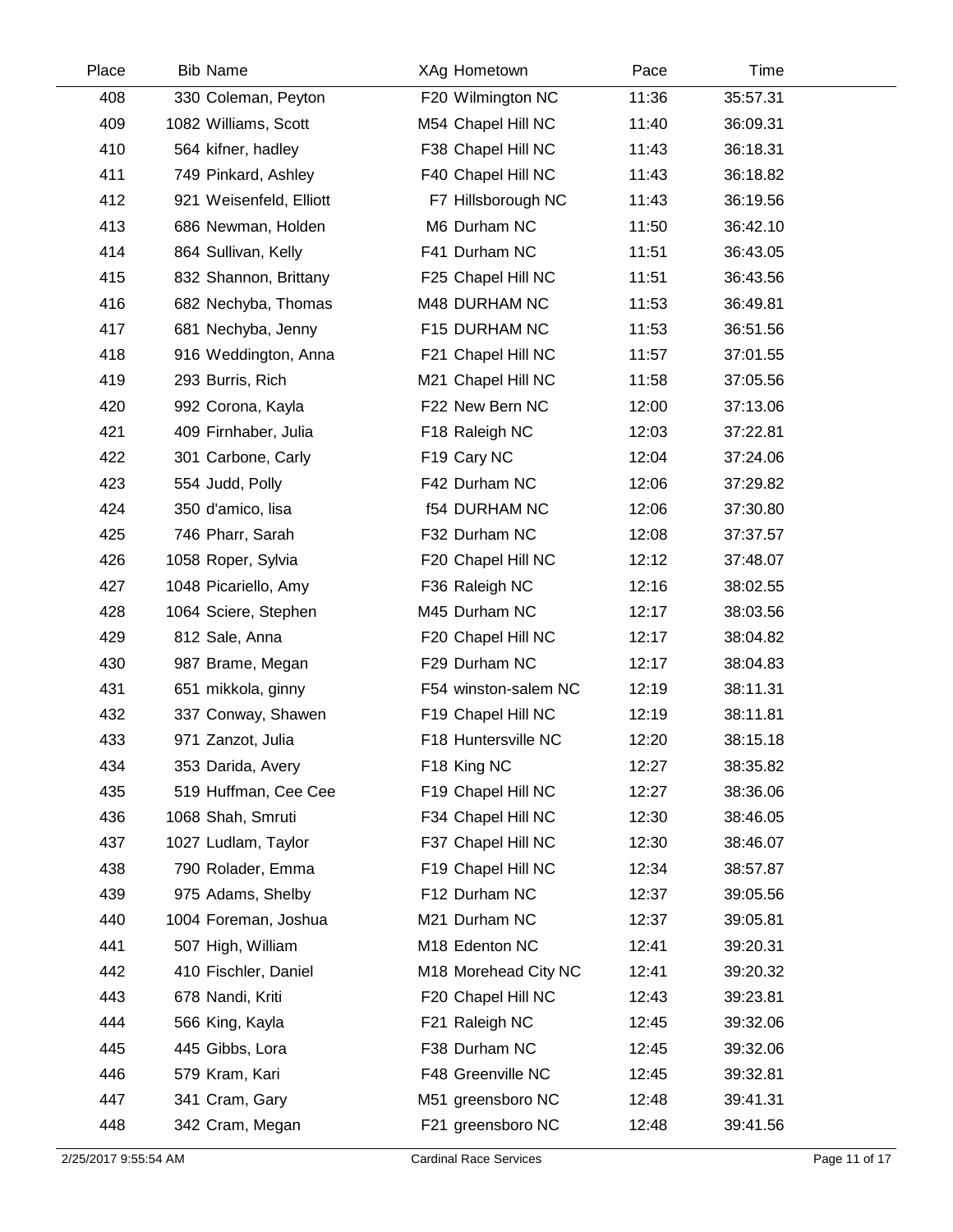| Place | <b>Bib Name</b>              | XAg Hometown       | Pace  | Time     |
|-------|------------------------------|--------------------|-------|----------|
| 449   | 453 Gorham, Samantha         | F22 Winterville NC | 12:50 | 39:47.07 |
| 450   | 597 Lineberry, Katelyn       | F21 Winterville NC | 12:51 | 39:48.56 |
| 451   | 555 Kamm, Heidi              | F21 Chapel Hill NC | 12:55 | 40:02.07 |
| 452   | 567 Kirkland, Thomas         | M22 Raleigh NC     | 12:55 | 40:02.57 |
| 453   | 966 Wright, Kristen          | F19 Chapel Hill NC | 12:57 | 40:08.08 |
| 454   | 477 Hardaway, Karri Jo       | F20 Chapel Hill NC | 12:57 | 40:08.82 |
| 455   | 684 Nevels, Carson           | F19 Chapel Hill NC | 12:57 | 40:08.83 |
| 456   | 481 Hawk, Alexis             | F20 Greenville NC  | 12:58 | 40:11.56 |
| 457   | 765 Priegel, May             | F19 Chapel Hill NC | 12:58 | 40:12.07 |
| 458   | 783 Rigsby, Kacey            | F20 Chapel Hill NC | 13:06 | 40:37.31 |
| 459   | 561 Kennedy, Sia             | F20 Chapel Hill NC | 13:07 | 40:38.32 |
| 460   | 516 Huang, Herman            | M50 Raleigh NC     | 13:07 | 40:38.56 |
| 461   | 900 VanHook, Kurt            | M53 Carrboro NC    | 13:18 | 41:14.56 |
| 462   | 499 Higgins, Katherine       | F39 Chapel Hill NC | 13:26 | 41:37.06 |
| 463   | 778 Richmond, Dauna          | F54                | 13:41 | 42:25.31 |
| 464   | 960 Wood, Michelle           | F48 Dallas TX      | 13:46 | 42:39.56 |
| 465   | 265 Black, Bretaigne         | F45 Atlanta GA     | 13:50 | 42:52.56 |
| 466   | 631 McCray, Brenda           | F <sub>56</sub>    | 14:08 | 43:47.82 |
| 467   | 934 WHite, Stephanie         | F26 Raleigh NC     | 14:10 | 43:53.80 |
| 468   | 276 Brannon, Brooke          | F22 Chapel Hill NC | 14:10 | 43:55.56 |
| 469   | 277 Brannon, John            | M60 Greensboro NC  | 14:10 | 43:55.58 |
| 470   | 747 Phillips, Matthew        | M33 Durham NC      | 14:13 | 44:04.56 |
| 471   | 847 Sowers, Mary             | F19 Hickory NC     | 14:15 | 44:11.55 |
| 472   | 323 Clark, Olivia            | F18 Chapel Hill NC | 14:16 | 44:12.05 |
| 473   | 569 Kloster, Katie           | F18 Potomac MD     | 14:16 | 44:12.06 |
| 474   | 508 High, William            | M52 Edenton NC     | 14:23 | 44:36.06 |
| 475   | 400 Farber, Reid             | M22 Chapel Hill NC | 14:29 | 44:53.09 |
| 476   | 853 Stephens, Colbie Normann | F19 Sanford NC     | 14:29 | 44:53.31 |
| 477   | 854 Stephens, Mary Blaire    | F21 Sanford NC     | 14:29 | 44:53.55 |
| 478   | 378 Dudley, Ginger           | F18 Raleigh NC     | 14:30 | 44:57.56 |
| 479   | 991 Coleman, Hadley          | F17 Pittsboro NC   | 14:30 | 44:57.57 |
| 480   | 284 Brown, Gracie            | F18 RALEIGH NC     | 14:30 | 44:57.57 |
| 481   | 568 Kline, Margaret          | F47 Raleigh NC     | 14:34 | 45:10.83 |
| 482   | 244 Barnett, Baba            | F54 Raleigh NC     | 14:35 | 45:11.07 |
| 483   | 347 Crumpton, Andrea         | F48 Raleigh NC     | 14:35 | 45:11.31 |
| 484   | 698 Nolley, Alex             | F19 Washington NC  | 14:48 | 45:52.32 |
| 485   | 799 Rose, Lucy               | F19 Chapel Hill NC | 14:48 | 45:53.06 |
| 486   | 373 Dressman, Holly          | F50 Durham NC      | 15:06 | 46:48.56 |
| 487   | 1015 Herriott, Laura         | F <sub>28</sub>    | 15:14 | 47:13.07 |
| 488   | 1029 Mason, Casey            | F19 Chapel Hill NC | 15:18 | 47:25.55 |
| 489   | 1013 Harty, Mackenzie        | F19 Chapel Hill NC | 15:18 | 47:26.32 |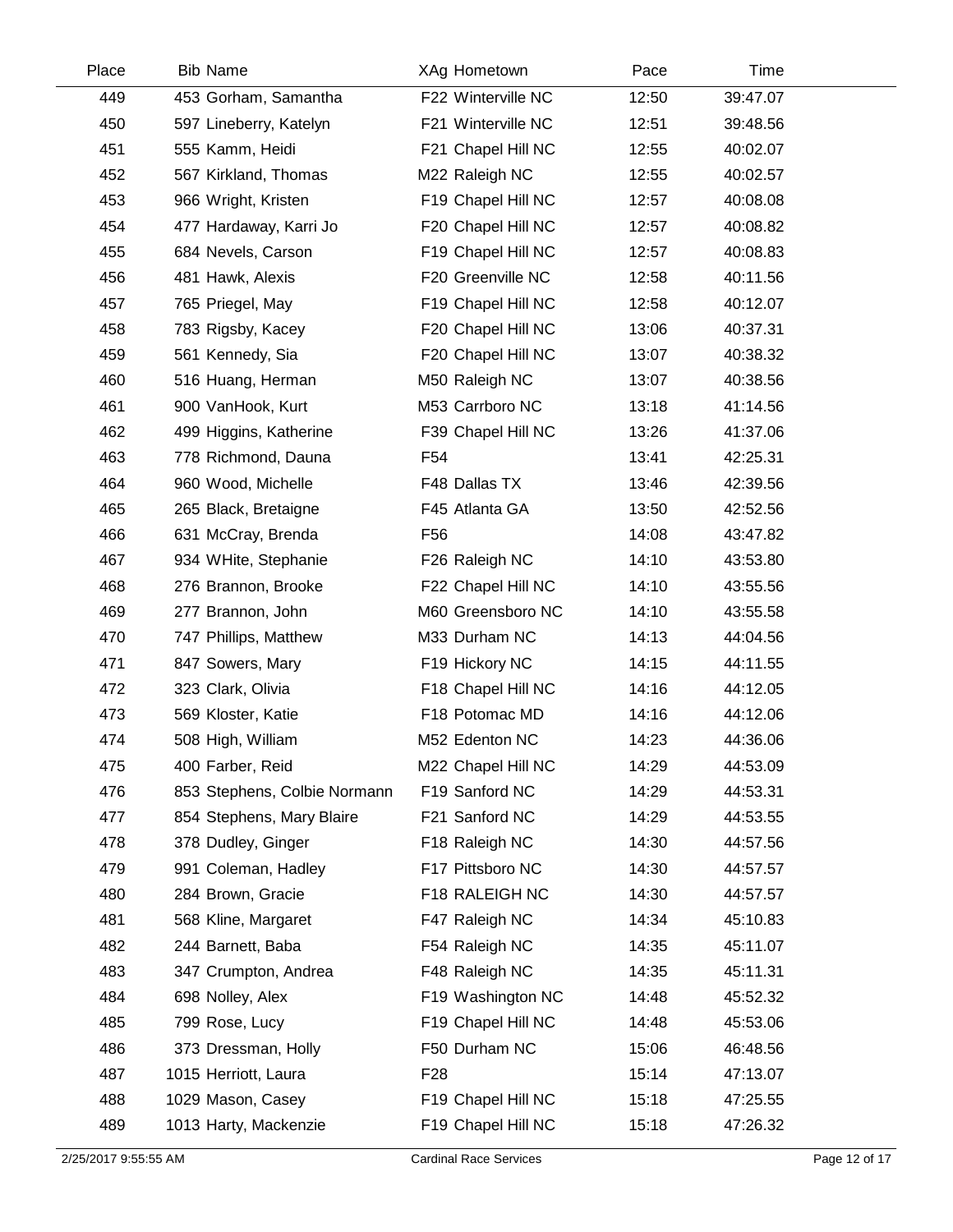| Place | <b>Bib Name</b>          | XAg Hometown            | Pace  | Time     |  |
|-------|--------------------------|-------------------------|-------|----------|--|
| 490   | 994 Dandurand, Brooke    | F20 Chapel Hill NC      | 15:18 | 47:26.57 |  |
| 491   | 308 Carpenter, Jennifer  | F51 Greensboro NC       | 15:19 | 47:28.06 |  |
| 492   | 307 Carpenter, Barry     | M50 Greensboro NC       | 15:20 | 47:30.56 |  |
| 493   | 1070 Stewart, Jaid       | F24 New Bern NC         | 15:23 | 47:40.58 |  |
| 494   | 741 Perkins, Kelly       | F50 Greenville NC       | 15:24 | 47:43.31 |  |
| 495   | 228 Anderson, Melissa    | F48 Greenville NC       | 15:24 | 47:43.56 |  |
| 496   | 240 Barcelona, Emmy      | F20 Chapel Hill NC      | 15:28 | 47:56.57 |  |
| 497   | 968 Yang, Larry          | M19 Chapel Hill NC      | 15:28 | 47:57.06 |  |
| 498   | 840 Slowinski, Jim       | M57 Winterville NC      | 15:30 | 48:03.07 |  |
| 499   | 696 Nieri, Mike          | M57 Durham NC           | 15:45 | 48:48.57 |  |
| 500   | 614 mann, john           | M62 Winston-Salem NC    | 15:45 | 48:48.60 |  |
| 501   | 559 Kenan, Bo            | M19 Winston-Salem NC    | 15:45 | 48:49.56 |  |
| 502   | 898 Valaoras, George     | M18 Charlotte NC        | 15:45 | 48:49.82 |  |
| 503   | 461 Gregg, Samantha      | F23 Hillsborough NC     | 15:47 | 48:55.33 |  |
| 504   | 343 Creech, Emily        | F26 Tarboro NC          | 15:48 | 48:58.08 |  |
| 505   | 876 Taylor, Rachel       | F19 Chapel Hill NC      | 15:48 | 48:58.56 |  |
| 506   | 727 Passaly, Erin        | F18 Chapel Hill NC      | 15:48 | 48:59.07 |  |
| 507   | 742 Perry, Lora          | F43 Hillsborough NC     | 15:49 | 49:02.06 |  |
| 508   | 447 giddens, jill        | F <sub>50</sub>         | 15:52 | 49:12.59 |  |
| 509   | 658 Miller, Susan        | F56 kansas city MO      | 15:53 | 49:14.07 |  |
| 510   | 669 Morrison, Brandon    | F52 Memphis TN          | 15:53 | 49:14.81 |  |
| 511   | 478 Hardcastle, Tisha    | F49                     | 15:54 | 49:16.81 |  |
| 512   | 859 stockton, katie      | f26 Chapel Hill NC      | 15:54 | 49:17.83 |  |
| 513   | 857 Stockton, Hill       | M57 Winston-Salem NC    | 15:55 | 49:19.56 |  |
| 514   | 491 HEnderson, cynthia   | F57 BURLINGTON NC       | 15:56 | 49:23.31 |  |
| 515   | 712 Olson, Suzanne       | F58 Malvern PA          | 15:56 | 49:25.07 |  |
| 516   | 911 WALTERS, PAMELA      | F57 Hickory NC          | 15:57 | 49:25.31 |  |
| 517   | 269 Bolt, Jane           | F53 Charlotte NC        | 15:58 | 49:29.09 |  |
| 518   | 315 Chao, Sam            | M <sub>20</sub> Cary NC | 15:58 | 49:29.81 |  |
| 519   | 680 Neal, Elizabeth      | F22 Cary NC             | 15:58 | 49:30.31 |  |
| 520   | 547 Jones, Leigh         | F53 Greensboro NC       | 15:58 | 49:30.56 |  |
| 521   | 710 O'Loughlin, Kathleen | F57 Chapel Hill NC      | 15:59 | 49:32.33 |  |
| 522   | 711 O'Loughlin, Michael  | M59 Chapel Hill NC      | 15:59 | 49:33.31 |  |
| 523   | 709 O'Loughlin, Colleen  | F17 Chapel Hill NC      | 15:59 | 49:33.80 |  |
| 524   | 616 Mann, Susan          | F58 Winston-Salem NC    | 16:01 | 49:38.31 |  |
| 525   | 1044 Ondrish, Alexis     | F22 Chapel Hill NC      | 16:01 | 49:39.31 |  |
| 526   | 1075 Thompson, Diane     | F22 Chapel Hill NC      | 16:01 | 49:40.32 |  |
| 527   | 919 Weintraub, Sophia    | F18 Chapel Hill NC      | 16:04 | 49:47.32 |  |
| 528   | 1025 Lee, Emma           | F19 Chapel Hill NC      | 16:04 | 49:47.80 |  |
| 529   | 766 Pruitt, Sydney       | F19 Chapel Hill NC      | 16:04 | 49:47.81 |  |
| 530   | 735 Pearce, Jackie       | F55 Greensboro NC       | 16:05 | 49:52.09 |  |
|       |                          |                         |       |          |  |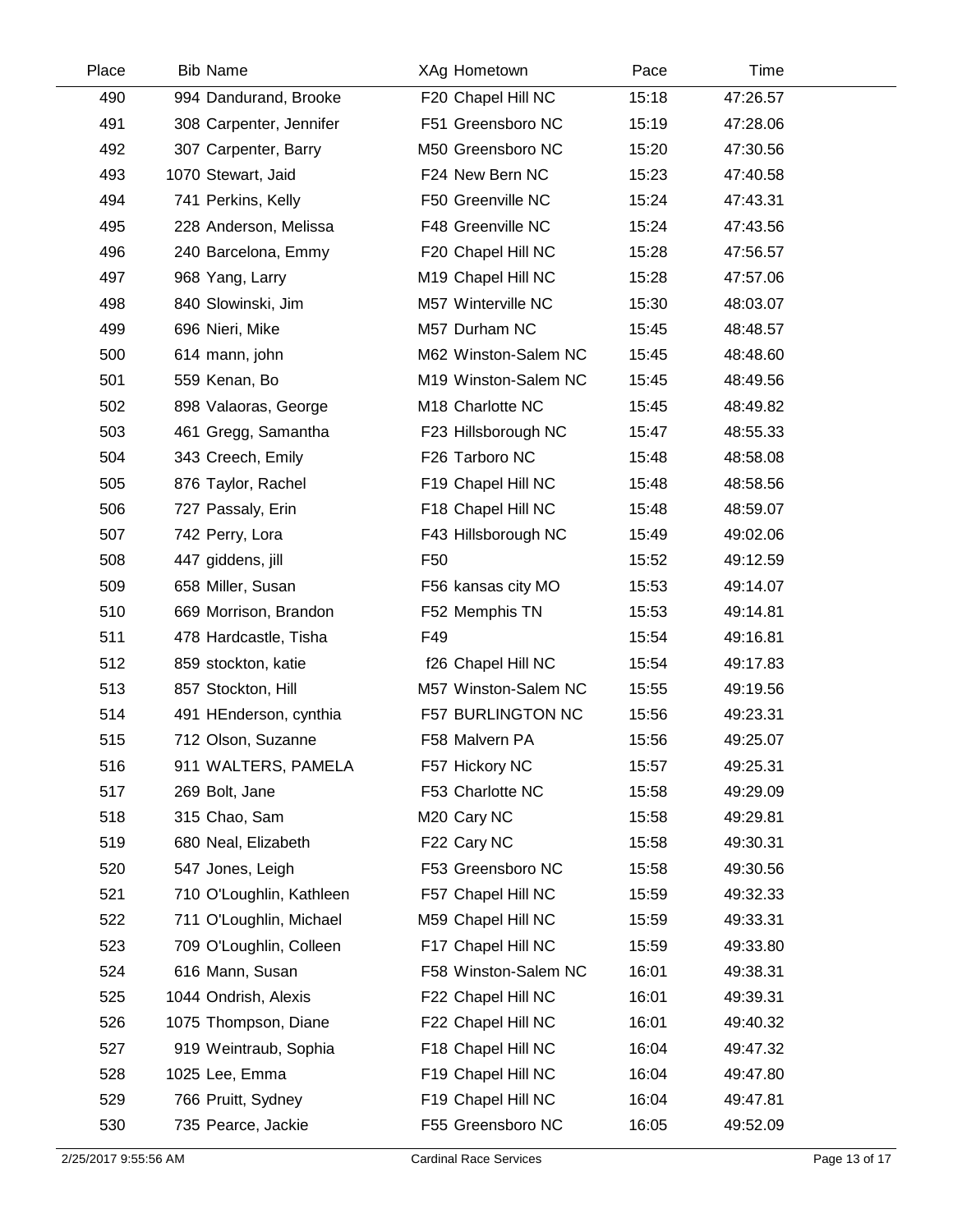| Place | <b>Bib Name</b>          | XAg Hometown           | Pace  | Time     |  |
|-------|--------------------------|------------------------|-------|----------|--|
| 531   | 736 Pearce, Polly        | F51 Charlotte NC       | 16:05 | 49:52.32 |  |
| 532   | 657 Miller, Stephanie    | F55 Greensboro NC      | 16:06 | 49:53.07 |  |
| 533   | 560 Kennedy, Elaine      | F56 Cary NC            | 16:06 | 49:54.08 |  |
| 534   | 354 Davenport, Anissa    | F49 Greenville NC      | 16:06 | 49:54.81 |  |
| 535   | 691 Nicholson, Cindy     | F52 Charlotte NC 28209 | 16:06 | 49:56.06 |  |
| 536   | 950 Willis, Sara         | F57 Charlotte NC       | 16:07 | 49:56.82 |  |
| 537   | 914 Watson, Athy         | F51 CARY NC            | 16:07 | 49:57.30 |  |
| 538   | 286 Bulla, Sarah         | F54 Beaufort NC        | 16:07 | 49:57.81 |  |
| 539   | 719 Orr, Merritt         | F47 Winston-Salem NC   | 16:12 | 50:13.07 |  |
| 540   | 718 Orr, Laney           | M48 Winston-Salem NC   | 16:12 | 50:14.31 |  |
| 541   | 427 Fulton, Cici         | F52 Winston-Salem NC   | 16:20 | 50:36.56 |  |
| 542   | 527 Irvin, Sandra        | F54 Winston-Salem NC   | 16:21 | 50:40.56 |  |
| 543   | 976 Allbert, Caroline    | F22 Charlotte NC       | 16:21 | 50:41.57 |  |
| 544   | 223 Allbert, Susan       | F47 Charlotte NC       | 16:21 | 50:42.31 |  |
| 545   | 492 Hendricks, Keely     | F19 Chapel Hill NC     | 16:22 | 50:43.09 |  |
| 546   | 688 Newman, Rachael      | F30 Henderson NC       | 16:22 | 50:43.33 |  |
| 547   | 687 Newman, Pat          | F66 Henderson NC       | 16:22 | 50:43.81 |  |
| 548   | 705 OHAN, ROBERT         | M49 RALEIGH NC         | 16:22 | 50:44.57 |  |
| 549   | 706 Ohan, Sara           | F21 RALEIGH NC         | 16:23 | 50:47.79 |  |
| 550   | 675 Murray, Sonja        | F52 Winston-Salem NC   | 16:32 | 51:16.07 |  |
| 551   | 664 Moffitt, Susan       | F52 Greensboro NC      | 16:32 | 51:16.30 |  |
| 552   | 715 ORourke, Kathleen    | F23 winston-salem NC   | 16:33 | 51:19.06 |  |
| 553   | 716 ORourke, Susan       | F54 winston-salem NC   | 16:34 | 51:20.83 |  |
| 554   | 432 Ganem, Elesia        | F55 Greensboro NC      | 16:34 | 51:22.56 |  |
| 555   | 494 Hennen, Cheryl       | F51 greensboro NC      | 16:36 | 51:28.06 |  |
| 556   | 779 Rieger, Debbie       | F61 Matthews NC        | 16:41 | 51:43.64 |  |
| 557   | 630 mccarthy, kristin    | f44 Chapel Hill NC     | 16:41 | 51:44.30 |  |
| 558   | 1089 Preyer, Jane        | F63                    | 16:42 | 51:45.83 |  |
| 559   | 418 Fountain, Emily      | F58 Raleigh NC         | 16:42 | 51:46.07 |  |
| 560   | 703 Oglesby, Mary Norris | F67 Chapel Hill NC     | 16:42 | 51:47.56 |  |
| 561   | 905 Vlahoplus, Megan     | F16 Raleigh NC         | 16:44 | 51:53.06 |  |
| 562   | 467 Haar, Ritch          | M53 Raleigh NC         | 16:47 | 52:02.32 |  |
| 563   | 395 Evans, Leila         | F52 Charlotte NC       | 16:51 | 52:12.82 |  |
| 564   | 460 Greene, Caitlyn      | F24 DURHAM NC          | 16:52 | 52:16.33 |  |
| 565   | 685 Newkirk, Meaghan     | F27 DURHAM NC          | 16:52 | 52:17.33 |  |
| 566   | 542 Johnson, Bobby       | M55 Waxhaw NC          | 16:54 | 52:22.07 |  |
| 567   | 396 Evans, Thomas        | M52 Charlotte NC       | 16:54 | 52:24.32 |  |
| 568   | 655 Milan, Paul          | M56 Raleigh NC         | 16:55 | 52:25.57 |  |
| 569   | 468 Haar, Sandy          | F52 Raleigh NC         | 16:55 | 52:26.30 |  |
| 570   | 623 Marlow, John         | M63 Raleigh NC         | 16:56 | 52:29.41 |  |
| 571   | 786 RODRIGUEZ, MARYA EUG | F44 Morrisville NC     | 17:10 | 53:12.32 |  |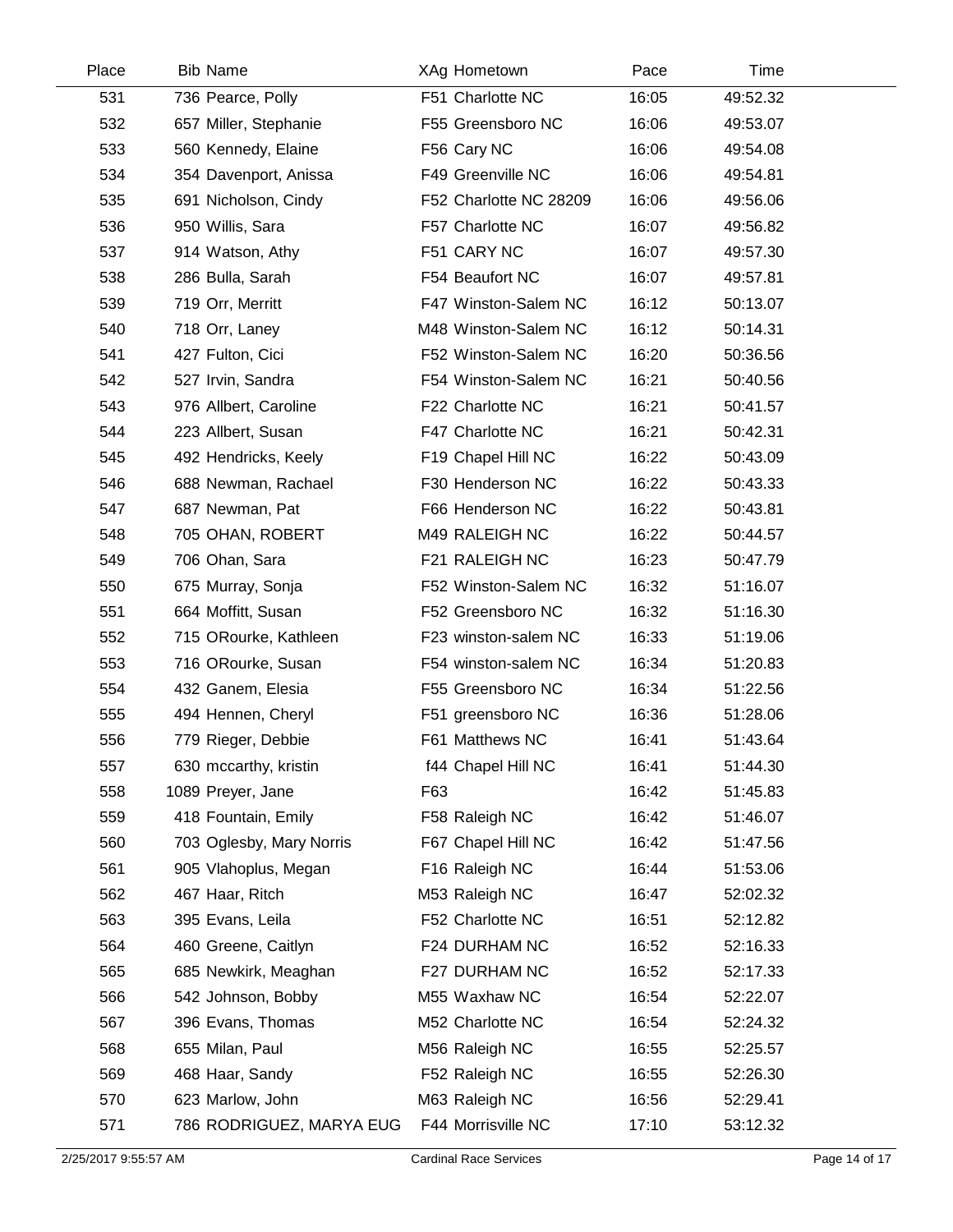| Place | <b>Bib Name</b>           | XAg Hometown           | Pace  | Time     |  |
|-------|---------------------------|------------------------|-------|----------|--|
| 572   | 510 Hine, Dana            | F35 Raleigh NC         | 17:10 | 53:12.33 |  |
| 573   | 1081 Williams, Jennelle   | F54 Chapel Hill NC     | 17:13 | 53:21.31 |  |
| 574   | 924 WEISENFELD, LEIGH ANN | F41 Hillsborough NC    | 17:15 | 53:28.30 |  |
| 575   | 622 Marlow, Jan           | F63 Raleigh NC         | 17:19 | 53:41.59 |  |
| 576   | 654 Milan, Lorelei        | F49 Raleigh NC         | 17:19 | 53:41.81 |  |
| 577   | 271 Borrelli, Lorie       | F61 Raleigh NC         | 17:19 | 53:41.83 |  |
| 578   | 920 Weisel, Schuyler      | F18 Chapel Hill NC     | 17:19 | 53:42.07 |  |
| 579   | 565 Kimple, Kara          | F19 Chapel Hill NC     | 17:20 | 53:42.81 |  |
| 580   | 598 Link, Mallory         | F18 Chapel Hill NC     | 17:20 | 53:42.81 |  |
| 581   | 577 Kolk, Caroline        | F18 Chapel Hill NC     | 17:20 | 53:43.06 |  |
| 582   | 763 Price, Cindy          | F56 Atlanta GA         | 17:21 | 53:46.56 |  |
| 583   | 764 Price, Sarah          | F29 Atlanta GA         | 17:21 | 53:47.57 |  |
| 584   | 1107 Perry, Kirsten       | F <sub>20</sub>        | 17:21 | 53:47.82 |  |
| 585   | 1014 Hawthorne, Jane      | F54 Wrightsville Beach | 17:24 | 53:56.56 |  |
| 586   | 501 High, Becky           | F54 Whiteville NC      | 17:25 | 53:59.57 |  |
| 587   | 638 McLeane, Cate         | F27 Raleigh NC         | 17:26 | 54:02.32 |  |
| 588   | 886 Tidwell, Emily        | F59 nashville TN       | 17:26 | 54:02.81 |  |
| 589   | 319 Chewning, Ronald      | M27 greensboro NC      | 17:27 | 54:04.33 |  |
| 590   | 331 Collins, James        | M63 Durham NC          | 17:27 | 54:05.31 |  |
| 591   | 332 Collins, Mary         | F63 Durham NC          | 17:27 | 54:05.57 |  |
| 592   | 333 Collins, Megan        | f37 Baltimore MD       | 17:27 | 54:05.82 |  |
| 593   | 794 Root, Sheila          | F46 greensboro NC      | 17:27 | 54:06.08 |  |
| 594   | 455 grad, karen           | F52 Charlotte NC       | 17:27 | 54:07.06 |  |
| 595   | 791 Rollins, Carlton      | F23 Durham NC          | 17:31 | 54:17.08 |  |
| 596   | 793 Rollins, Steed        | M56 Durham NC          | 17:31 | 54:17.32 |  |
| 597   | 792 Rollins, Louise       | F52 Durham NC          | 17:31 | 54:17.82 |  |
| 598   | 538 Jellicorse, Jordon    | M22 Chapel Hill NC     | 17:37 | 54:37.32 |  |
| 599   | 375 DuBose, Clarke        | M62 Columbia SC        | 17:37 | 54:37.32 |  |
| 600   | 376 DuBose, Trish         | F57 Columbia SC        | 17:38 | 54:39.56 |  |
| 601   | 297 Cabrera, Elena        | F55 Morrisville NC     | 17:38 | 54:40.81 |  |
| 602   | 541 Johnson, Alba         | F67 Morrisville NC     | 17:39 | 54:41.56 |  |
| 603   | 1060 Rouse, Marsha        | F51 Raleigh NC         | 17:40 | 54:44.81 |  |
| 604   | 1059 Rouse, Joe           | M63 Raleigh NC         | 17:41 | 54:49.07 |  |
| 605   | 258 Benson, Joe           | M16 wilson NC          | 17:42 | 54:50.70 |  |
| 606   | 660 Mitchell, Anne        | F51 Raleigh NC         | 17:42 | 54:50.82 |  |
| 607   | 656 Miller, Emily         | F20 Chapel Hill NC     | 17:48 | 55:09.30 |  |
| 608   | 608 Mabrey, Taylor        | F20 Chapel Hill NC     | 17:48 | 55:09.55 |  |
| 609   | 645 Melinek, Jacquie      | F19 Bedford NY         | 17:48 | 55:10.31 |  |
| 610   | 361 DeKoning, Kyra        | F19 Chapel Hill NC     | 17:49 | 55:14.81 |  |
| 611   | 1042 Morrison, Claire     | F23 RALEIGH NC         | 17:51 | 55:21.33 |  |
| 612   | 1043 Morrison, Lisa       | F57 greensboro NC      | 17:52 | 55:22.31 |  |
|       |                           |                        |       |          |  |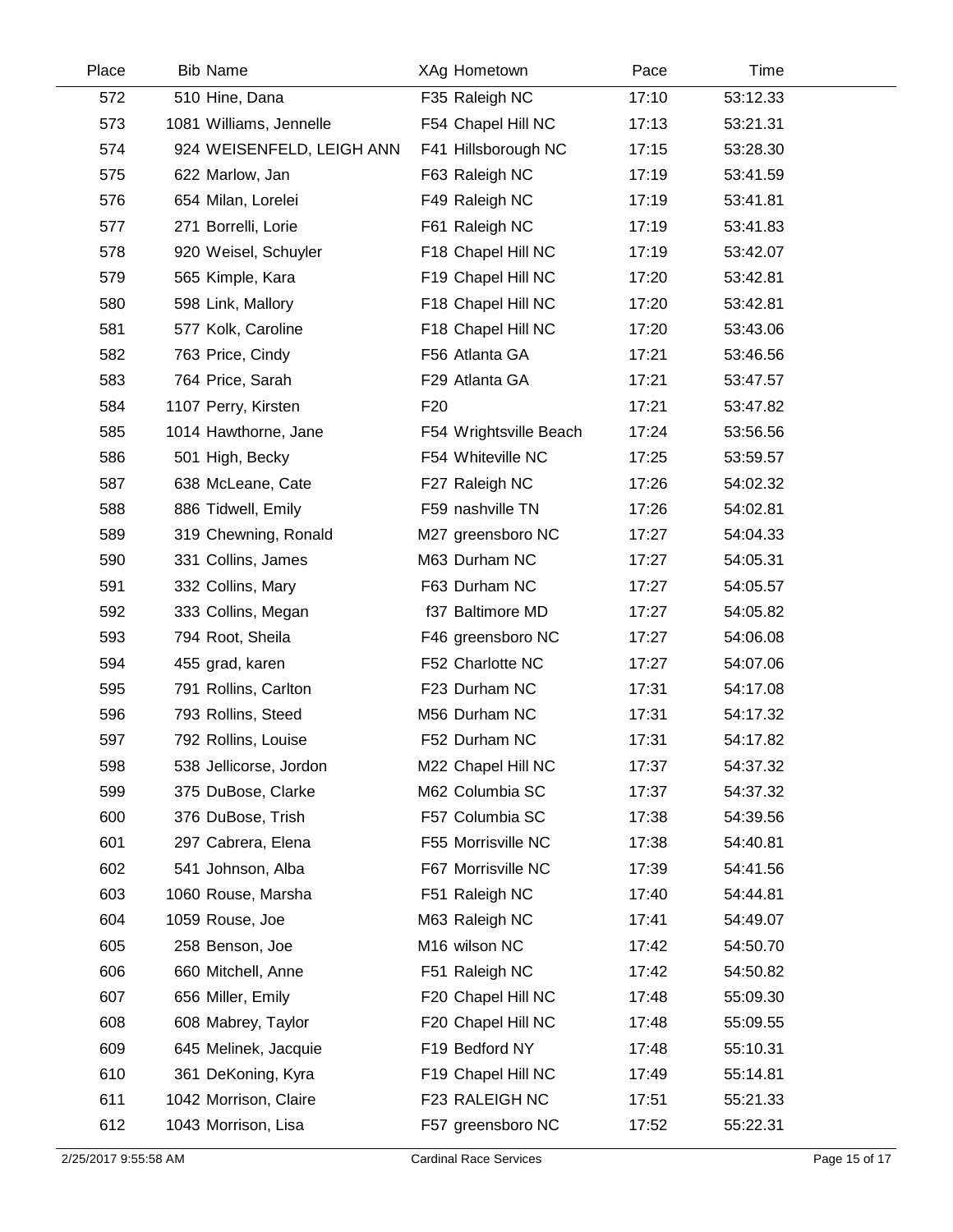| Place | <b>Bib Name</b>         | XAg Hometown       | Pace  | Time     |  |
|-------|-------------------------|--------------------|-------|----------|--|
| 613   | 525 Inglis, Lacey       | F17 Cary NC        | 17:53 | 55:25.30 |  |
| 614   | 836 Shoffner, Celia     | F18 CARY NC        | 17:53 | 55:26.56 |  |
| 615   | 268 Boggs, Alissa       | F17 Cary NC        | 17:56 | 55:34.06 |  |
| 616   | 1001 Eason, Kimberly    | F36 Raleigh NC     | 17:59 | 55:45.81 |  |
| 617   | 1096 Catherine, Casey   | F <sub>18</sub>    | 18:00 | 55:48.81 |  |
| 618   | 482 Hawkins, Hailey     | F19 greensboro NC  | 18:00 | 55:49.05 |  |
| 619   | 1008 Ganim, Carrie      | F18 greensboro NC  | 18:02 | 55:54.31 |  |
| 620   | 867 Swinnie, Susanne    | F56 Hickory NC     | 18:02 | 55:55.06 |  |
| 621   | 807 Ruvidich, Allison   | F19 Chapel Hill NC | 18:02 | 55:55.08 |  |
| 622   | 1072 Stoneman, Tammie   | F <sub>53</sub>    | 18:10 | 56:19.32 |  |
| 623   | 640 mcmullan, katherine | f55 High Point NC  | 18:13 | 56:27.81 |  |
| 624   | 429 furr, mary-price    | f55 High Point NC  | 18:13 | 56:28.32 |  |
| 625   | 775 Reynolds, Fran      | F57 Atlanta GA     | 18:14 | 56:30.83 |  |
| 626   | 328 Cochrane, Maggie    | F18 Chapel Hill NC | 18:14 | 56:32.84 |  |
| 627   | 404 Fedora, Peyton      | F19 Chapel Hill NC | 18:15 | 56:34.07 |  |
| 628   | 776 Reynolds, George    | M70 Atlanta GA     | 18:15 | 56:34.10 |  |
| 629   | 962 woollen, taylor     | F19 Chapel Hill NC | 18:15 | 56:34.33 |  |
| 630   | 1094 Chapell, Shannon   | F <sub>28</sub>    | 18:18 | 56:45.09 |  |
| 631   | 895 Tunno, Angela       | F33 DURHAM NC      | 18:18 | 56:45.31 |  |
| 632   | 929 White, Darden       | F34 DURHAM NC      | 18:19 | 56:45.72 |  |
| 633   | 530 jackson, scott      | M57 Durham NC      | 18:19 | 56:46.81 |  |
| 634   | 1019 Jackson, Ryan      | M21 Durham NC      | 18:20 | 56:49.54 |  |
| 635   | 744 Petrusa, BRadley    | M34 Durham NC      | 18:21 | 56:51.82 |  |
| 636   | 226 Amaya-Jackson, Lisa | F57 Durham NC      | 18:25 | 57:04.08 |  |
| 637   | 810 Sadler, Michelle    | F42 Archdale NC    | 18:26 | 57:08.81 |  |
| 638   | 809 Sadler, Jake        | M17 Archdale NC    | 18:27 | 57:10.32 |  |
| 639   | 808 Sadler, Brock       | M39 Archdale NC    | 18:27 | 57:10.83 |  |
| 640   | 861 Strubinger, Curtis  | M24 Durham NC      | 18:31 | 57:25.08 |  |
| 641   | 860 Strubinger, Cameron | F24 Durham NC      | 18:32 | 57:25.80 |  |
| 642   | 544 Johnson, Susan      | F54 Waxhaw NC      | 18:33 | 57:28.82 |  |
| 643   | 617 Marchant, Jack      | M55 Charlotte NC   | 18:33 | 57:30.32 |  |
| 644   | 351 Dannenberg, Scott   | M52 Raleigh NC     | 18:33 | 57:30.82 |  |
| 645   | 217 Adamsin, David      | M50 Charlotte NC   | 18:34 | 57:32.32 |  |
| 646   | 940 Willetts, Jessica   | F19 Raleigh NC     | 18:34 | 57:33.08 |  |
| 647   | 438 Garrett, Johnny     | M52 Raleigh NC     | 18:34 | 57:34.57 |  |
| 648   | 551 Jones, Susan        | F51 Raleigh NC     | 18:35 | 57:35.84 |  |
| 649   | 1055 Reynolds, Allyson  | F53 Raleigh NC     | 18:36 | 57:38.56 |  |
| 650   | 526 irvin, maggie       | F21 Raleigh NC     | 18:37 | 57:43.90 |  |
| 651   | 1056 Reynolds, Caitlyn  | F22 Raleigh NC     | 18:38 | 57:44.56 |  |
| 652   | 1057 Reynolds, Michael  | M51 Raleigh NC     | 18:38 | 57:45.72 |  |
| 653   | 956 Winter, Peter       | M21 Raleigh NC     | 18:39 | 57:47.81 |  |